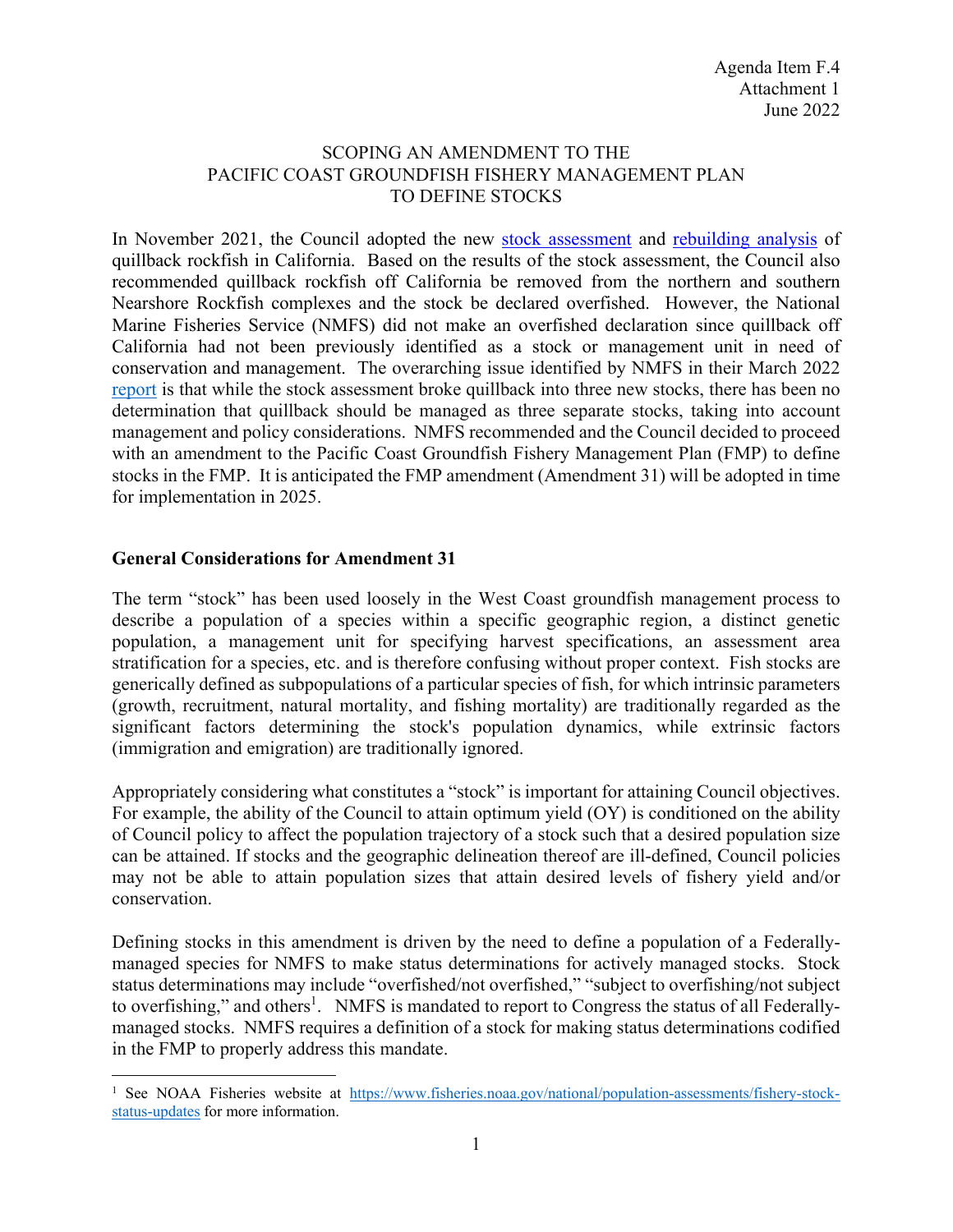Amendment 31 considerations include further refining definitions for: actively managed stocks or conversely, those designated as Ecosystem Component Species (ECS); those managed in stock complexes; and the area delineations used for determining stock status and harvest specifications. The lack of a clear definition of stock delineations/definitions in the FMP prevented NMFS from properly reporting the overfished status of stocks assessed in 2021, especially stocks like quillback rockfish currently managed in stock complexes. Further definition may also be necessary in the FMP to properly report overfishing status. Currently, the FMP defines overfishing as exceeding an OFL. For example, NMFS reports the overfishing status of stocks currently managed in stock complexes as "unknown" since the OFL in regulations is at the complex level. Since the West Coast Groundfish Observer Program reports the total mortality of all stocks and species encountered in the West Coast groundfish fishery, overfishing status for stocks managed in complexes could be reported if the language in the FMP specifies a definition of overfishing of such stocks as exceeding the OFL contribution of the stock. The important point is the FMP needs to clearly define the subpopulations of actively managed groundfish species for making status determinations and the Council's policies for reporting overfished and overfishing status.

This scoping document provides a brief history of how groundfish stocks have been managed on the West Coast, summarizes past considerations and actions for stock complex structuring, summarizes National Standard 1 (NS1) guidelines for determining stock status and stock complexes, and raises questions and considerations for defining stocks in the FMP.

#### **A Brief History of West Coast Groundfish Stock Management**

Prior to implementation of the FMP in September 1982, management of domestic groundfish fisheries was under the jurisdiction of the states of Washington, Oregon, and California. State regulations had been in effect on the domestic fishery for about 80 years and each state acted independently in both management and enforcement. However, many fisheries overlapped state boundaries and were participated in by citizens of two or more states. Management and uniformity of regulation became a difficult problem which stimulated the formation of the Pacific States Marine Fisheries Commission (PSMFC) in 1947. PSMFC had no regulatory power but acted as a coordinating entity with authority to submit specific recommendations to states for their adoption. Between the implementation of the Magnuson-Stevens Fishery Conservation and Management Act (MSA) in 1977 and the implementation of the FMP in 1982, state agencies worked with the Council to address conservation issues.

The FMP was implemented in September 1982. The Initially, the species managed in the FMP were those most frequently caught in the trawl fishery, whether they were target species or species incidentally caught in that fishery. Dover sole, longspine and shortspine thornyheads, and sablefish were managed together in the "DTS" complex. Most rockfish were managed in the coastwide Sebastes complex with species- or area-specific harvest guidelines specified to reduce the risk of localized depletion. Pacific ocean perch, shortbelly rockfish, and widow rockfish were the only rockfish managed with stock-specific harvest specifications. Most flatfish species were managed in the coastwide Other Flatfish complex. The third stock complex created at the inception of the FMP was the Other fish complex, which was an aggregation of disparate species incidentally caught in groundfish fisheries. Some species-specific management was implemented between 1982 and 1999, including black rockfish, Pacific whiting, lingcod, etc.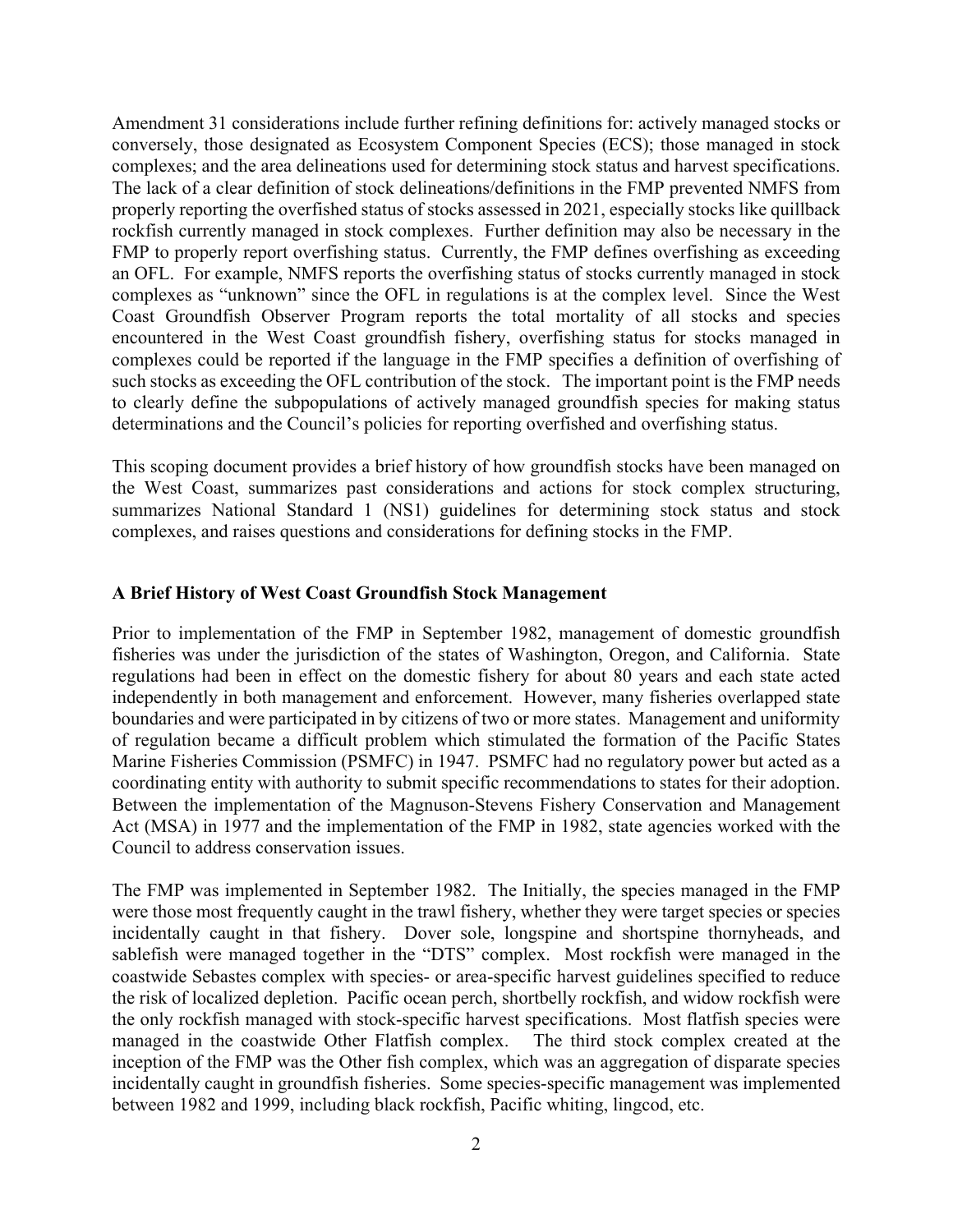The *Sebastes* complex was restructured in 2000 to establish the Nearshore, Shelf, and Slope Rockfish complexes north and south of 40°10' N lat. Faced with harvest reductions for various rockfish species, the Council adopted a strategy to separate the major rockfish stocks from the *Sebastes* complex and divide the remaining species into assemblages. This was intended to bring harvest levels more closely in line with the ABCs for individual species and the various rockfish groups. Most of the stocks known to be overfished or depleted were shelf species and, by separating rockfish into species groups according to where and how they are caught, the Council hoped to maintain fishing opportunities for abundant stocks while improving protection for depleted ones. More specifically, the intent was to reduce catch and bycatch of shelf rockfish while allowing continued fishing for other shelf species, as well as nearshore and slope species.

During the period from 1999 to 2002, those rockfish species declared overfished were progressively removed from their respective complexes to be managed with stock-specific harvest specifications under rebuilding plans. Bocaccio south of 40°10' N lat., canary rockfish coastwide, cowcod south of 40°10' N lat., darkblotched rockfish coastwide, Pacific ocean perch north of 40°10' N lat., widow rockfish coastwide, and yelloweye rockfish coastwide were all removed from their respective rockfish complexes and were managed with stock-specific harvest specifications. All of these species except yelloweye rockfish have been successfully rebuilt to a healthy status and are still managed with stock-specific harvest specifications.

FMP Amendment 23, implemented in 2011, added the new harvest specifications framework and the NS1 framework for developing complexes and designating indicator stocks in complexes. These frameworks were recommended to minimize the risk of overfishing, a mandate in the 2007 MSA reauthorization. While no stock complexes were restructured under Amendment 23, there was acknowledgement that restructuring the Other Fish complex should be the next step since it was comprised of species with disparate life histories, different vulnerabilities to overfishing, and varying interactions with the fishery. The Other Fish complex was the least compliant of West Coast Groundfish stock complexes to new NS1 guidelines.

Stock complex restructuring was a major focus in the 2015-16 specifications and FMP Amendment 24 process. Comprehensive analyses on stock complex restructuring were prepared for the November 2013 meeting under Agenda Item H.4, the April 2014 meeting under Agenda Item C.8, and the June 2014 meeting under Agenda Item F.7. The Council ultimately decided to 1) remove spiny dogfish from the Other Fish complex and manage with stock-specific specifications; 2) further restructure the Other Fish complex (to be comprised of kelp greenling coastwide, the Washington substock of cabezon, and leopard shark; 3) bring other species into the FMP; 4) designate the following species as EC Species: finescale codling (aka Pacific flatnose), soupfin shark, spotted ratfish, all endemic skates except longnose skate, and all endemic grenadiers, and 5) establish a sorting requirement for shortraker and rougheye/blackspotted rockfishes with a warning to industry to avoid them. The EC designation for big skate was rescinded in the 2017- 18 specifications and Amendment 27 process based on the realization most of the unspecified skates landed in Oregon were actually big skate.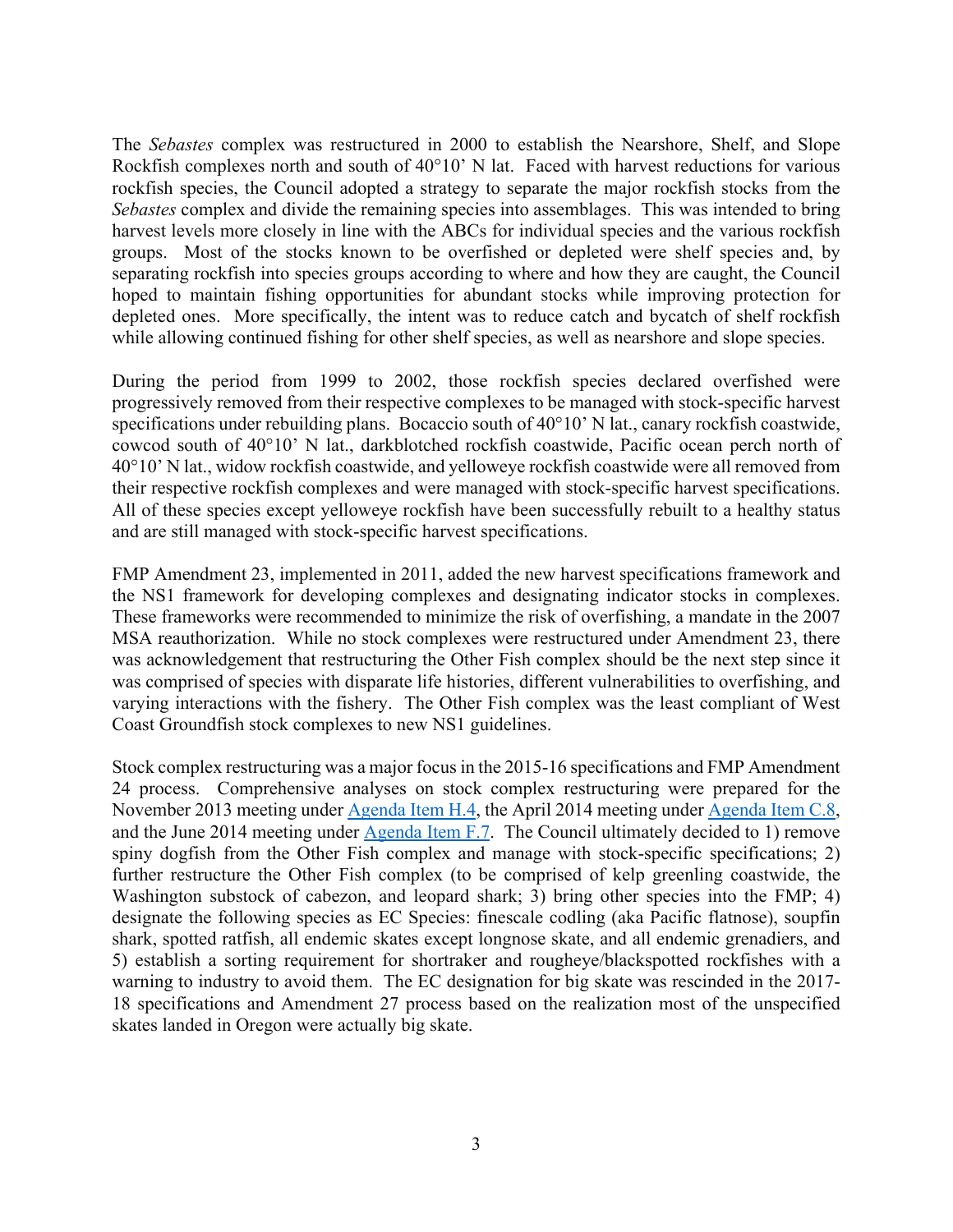Considerations were made to remove blackgill rockfish from the southern Slope Rockfish complex under Amendment 26. In November 2015, the Council decided to remove blackgill and established trawl:non-trawl allocations. That action was rescinded in April 2019.

Further complex restructuring occurred in the 2019-20 specifications process with the establishment of the Oregon black/blue/deacon rockfishes complex, the Oregon cabezon and kelp greenling complex, and the Washington cabezon and kelp greenling complex.

The groundfish stocks and stock complexes described in Federal regulations<sup>2</sup> are provided in Table 1. Note that the overfished status of stocks by area in Table 1 are based on assessment results and may not align with the status and area delineations used by NMFS to formally report status. NMFS has not made any formal status determinations for the 2021 stock assessments pending an FMP Amendment to define stocks. Stock definitions, which may include area delineations, for formally reporting stock status (overfished and overfishing status) is a fundamental consideration of proposed FMP Amendment 31.

<sup>&</sup>lt;sup>2</sup> 50 CFR 660.11 Definition of "groundfish" lists groundfish species and species groups in stock complexes, some with area delineations.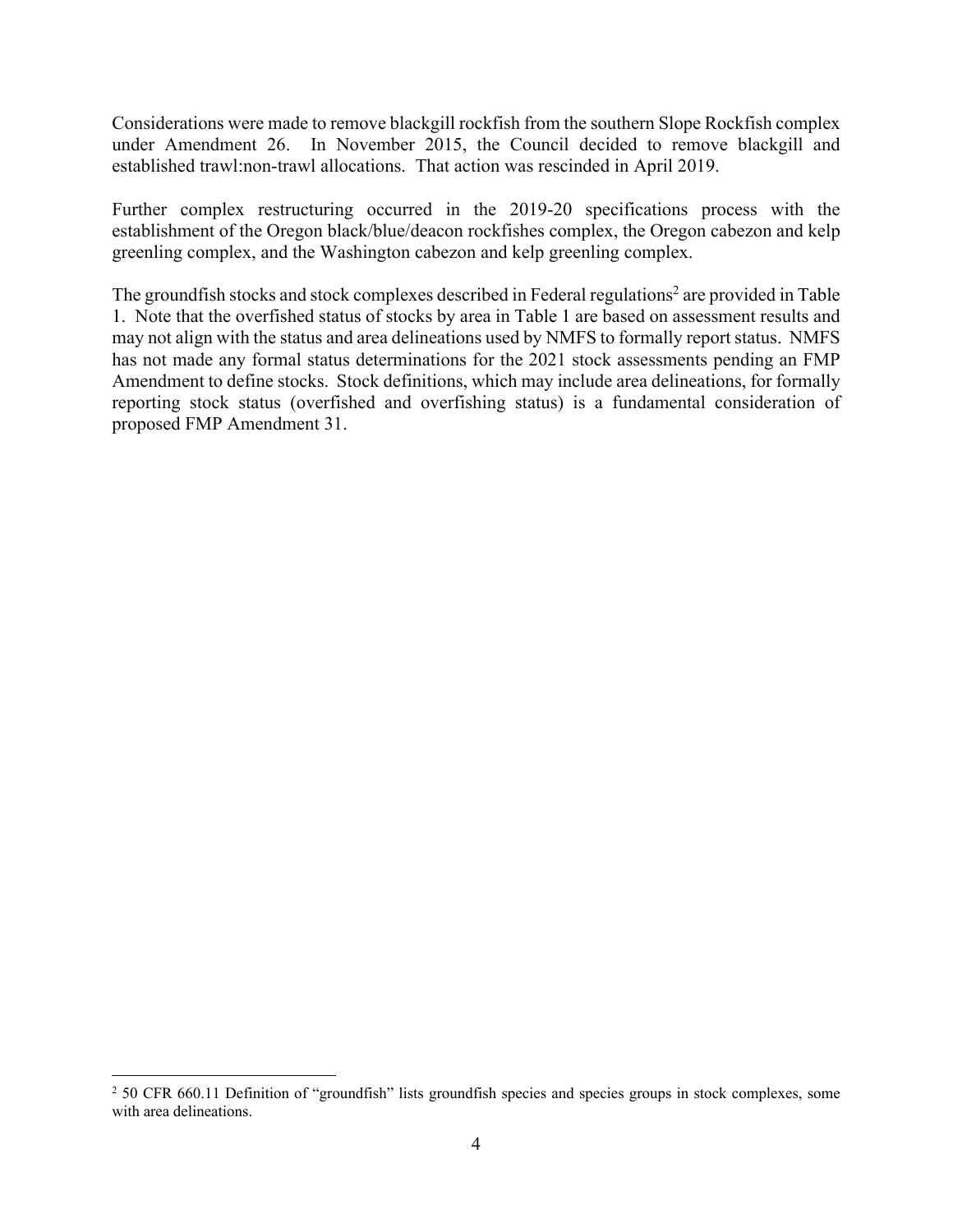| <b>Stocks Managed with</b><br><b>Stock-Specific Harvest</b><br><b>Specifications</b> | Area             | Overfished<br><b>Status</b> | <b>Stocks Managed in Stock</b><br><b>Complexes</b> | Overfished<br>Area<br><b>Status</b> |                | <b>Ecosystem Component Species</b>          | Area      |
|--------------------------------------------------------------------------------------|------------------|-----------------------------|----------------------------------------------------|-------------------------------------|----------------|---------------------------------------------|-----------|
|                                                                                      |                  |                             |                                                    |                                     |                |                                             |           |
| Yelloweye Rockfish                                                                   | CW               | Rebuilding                  | <b>Cabezon/Kelp Greenling</b>                      | <b>WA</b>                           |                | Aleutian Skate                              | CW        |
| <b>Arrowtooth Flounder</b>                                                           | CW               | Non-Overfished              | Cabezon                                            | <b>WA</b>                           | Non-Overfished | All Other Grenadiers                        | CW        |
| <b>Big Skate</b>                                                                     | CW               | Non-Overfished              | Kelp Greenling                                     | <b>WA</b>                           | Unknown        | All Other Skates                            | CW        |
| <b>Black Rockfish</b>                                                                | WA               | Non-Overfished              | <b>Cabezon/Kelp Greenling</b>                      | <b>OR</b>                           |                | Bering/Sandpaper Skate                      | <b>CW</b> |
| <b>Black Rockfish</b>                                                                | CA               | Non-Overfished              | Cabezon                                            | <b>OR</b>                           | Non-Overfished | <b>Black Skate</b>                          | <b>CW</b> |
| Bocaccio                                                                             | S of 4010        | Non-Overfished              | Kelp Greenling                                     | <b>OR</b>                           | Non-Overfished | California Skate                            | CW        |
| Cabezon                                                                              | CA               | Non-Overfished              | <b>Blue/Deacon/Black Rockfish</b>                  | <b>OR</b>                           |                | Finescale Codling (aka Pacific<br>Flatnose) | CW        |
| Cabezon                                                                              | $3427 - 42$      | Non-Overfished              | <b>Black Rockfish</b>                              | <b>OR</b>                           | Non-Overfished | Giant Grenadier                             | CW        |
| Cabezon                                                                              | S of 3427        | Non-Overfished              | Blue                                               | <b>OR</b>                           | Non-Overfished | Pacific Grenadier/Rattail                   | CW        |
| California Scorpionfish                                                              | <b>CW</b>        | Non-Overfished              | <b>Other Fish</b>                                  | $\mathbf{C}\mathbf{W}$              |                | Roughtail                                   | CW        |
| Canary Rockfish                                                                      | CW               | Non-Overfished              | Kelp Greenling                                     | CA                                  | Unknown        | Shortbelly Rockfish                         | <b>CW</b> |
| Chilipepper                                                                          | S of 4010        | Non-Overfished              | Leopard Shark                                      | CW                                  | Unknown        | Soupfin Shark                               | CW        |
| Cowcod                                                                               | S of 4010        | Non-Overfished              | <b>Other Flatfish</b>                              | $\mathbf{C}\mathbf{W}$              |                | <b>Spotted Ratfish</b>                      | <b>CW</b> |
| Cowcod                                                                               | $4010 -$<br>3427 | Unknown                     | <b>Butter Sole</b>                                 | CW                                  | Unknown        |                                             |           |
| Cowcod                                                                               | S of 3427        | Non-Overfished              | Curlfin Sole                                       | CW                                  | Unknown        |                                             |           |
| Darkblotched Rockfish                                                                | CW               | Non-Overfished              | Flathead Sole                                      | <b>CW</b>                           | Unknown        |                                             |           |
| Dover Sole                                                                           | <b>CW</b>        | Non-Overfished              | Pacific Sanddab                                    | <b>CW</b>                           | Non-Overfished |                                             |           |
| English Sole                                                                         | <b>CW</b>        | Non-Overfished              | Rex Sole                                           | CW                                  | Non-Overfished |                                             |           |
| Lingcod                                                                              | N of 4010        | Non-Overfished              | Rock Sole                                          | CW                                  | Unknown        |                                             |           |
| Lingcod                                                                              | S of 4010        | Non-Overfished              | Sand Sole                                          | CW                                  | Unknown        |                                             |           |
| Longnose Skate                                                                       | CW               | Non-Overfished              | <b>Nearshore Rockfish North</b>                    | N of 4010                           |                |                                             |           |
| Longspine Thornyhead                                                                 | <b>CW</b>        | Non-Overfished              | <b>Black and Yellow</b>                            | N of 4010                           | Unknown        |                                             |           |
| Longspine<br>Thornyhead                                                              | S of 3427        | Non-Overfished              | Blue                                               | $42 - 4010$                         | Non-Overfished |                                             |           |
| Longspine<br>Thornyhead                                                              | N of 3427        | Non-Overfished              | Blue                                               | <b>WA</b>                           | Unknown        |                                             |           |
| Pacific Cod                                                                          | CW               | Unknown                     | <b>Brown</b>                                       | N of 4010                           | Non-Overfished |                                             |           |

# **Table 1. Stocks managed in the Pacific Coast Groundfish Fishery Management Plan (stock complexes in bold).**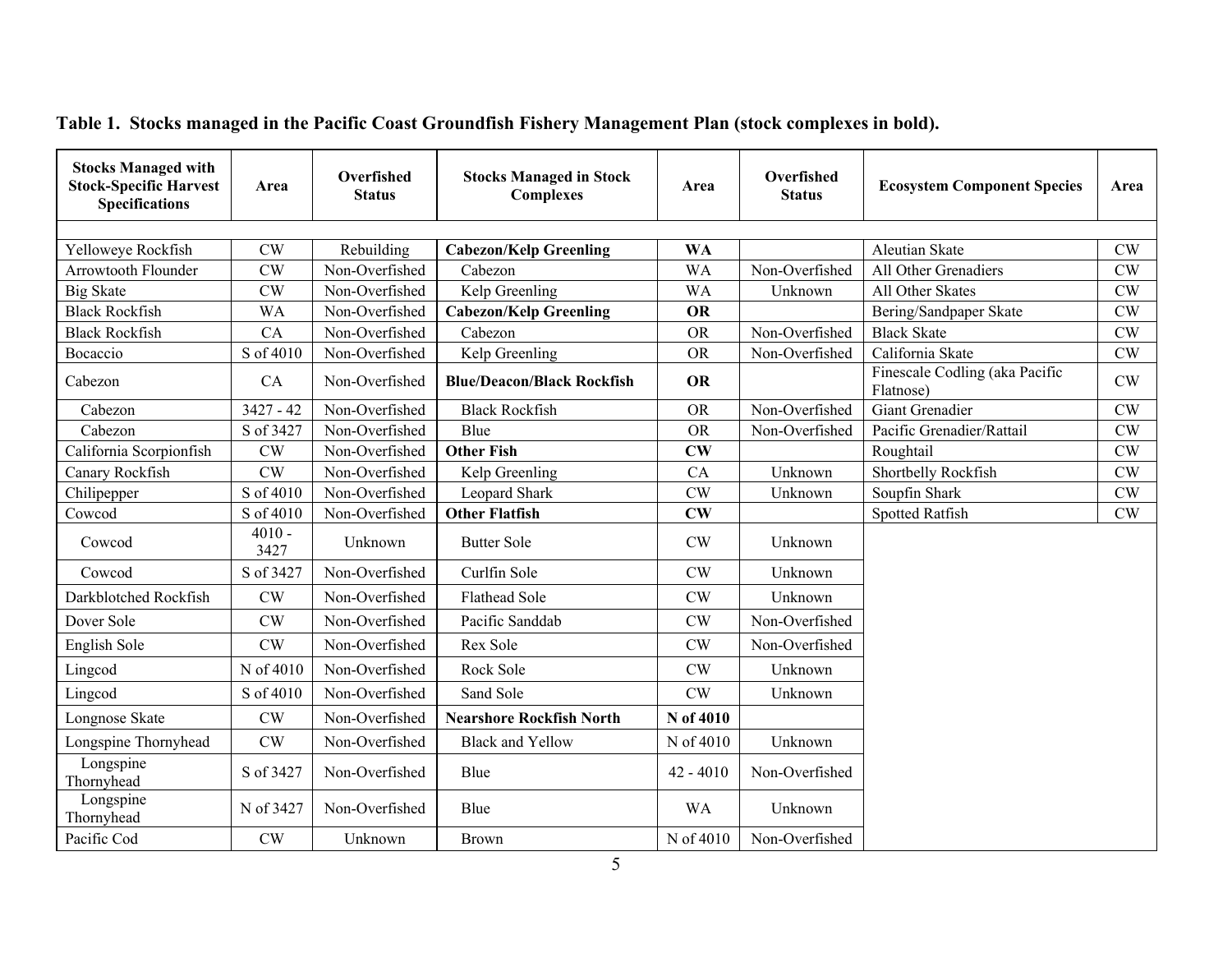| <b>Stocks Managed with</b><br><b>Stock-Specific Harvest</b><br><b>Specifications</b> | Area          | Overfished<br><b>Status</b> | <b>Stocks Managed in Stock</b><br><b>Complexes</b> | Overfished<br>Area<br><b>Status</b> |                                   | <b>Ecosystem Component Species</b> | Area |
|--------------------------------------------------------------------------------------|---------------|-----------------------------|----------------------------------------------------|-------------------------------------|-----------------------------------|------------------------------------|------|
|                                                                                      |               |                             |                                                    |                                     |                                   |                                    |      |
| Pacific Ocean Perch                                                                  | N of 4010     | Non-Overfished              | Calico                                             | N of 4010                           | Unknown                           |                                    |      |
| Pacific Whiting                                                                      | CW            | Non-Overfished              | China                                              | $4010 -$<br>4616                    | Non-Overfished                    |                                    |      |
| Petrale Sole                                                                         | CW            | Non-Overfished              | China                                              | <b>WA</b>                           | Non-Overfished                    |                                    |      |
| Sablefish                                                                            | CW            | Non-Overfished              | Copper                                             | <b>WA</b>                           | Non-Overfished                    |                                    |      |
| Sablefish                                                                            | S of 36       | Non-Overfished              | Copper                                             | ${\rm OR}$                          | Non-Overfished                    |                                    |      |
| Sablefish                                                                            | N of 36       | Non-Overfished              | Copper                                             | $42 - 4010$                         | Non-Overfished                    |                                    |      |
| Shortspine Thornyhead                                                                | CW            | Non-Overfished              | Gopher                                             | N of 4010                           | Unknown                           |                                    |      |
| Shortspine<br>Thornyhead                                                             | N of 3427     | Non-Overfished              | Grass                                              | N of 4010                           | Unknown                           |                                    |      |
| Shortspine<br>Thornyhead                                                             | S of 3427     | Non-Overfished              | Kelp                                               | N of 4010                           | Unknown                           |                                    |      |
| Spiny Dogfish                                                                        | $\mathrm{CW}$ | Non-Overfished              | Olive                                              | N of 4010                           | Unknown                           |                                    |      |
| Splitnose                                                                            | S of 4010     | Non-Overfished              | Quillback                                          | <b>WA</b>                           | Non-Overfished                    |                                    |      |
| <b>Starry Flounder</b>                                                               | $\mathrm{CW}$ | Unknown                     | Quillback                                          | <b>OR</b>                           | Non-Overfished                    |                                    |      |
| Widow Rockfish                                                                       | $\mathrm{CW}$ | Non-Overfished              | Quillback                                          | $42 - 4010$                         | Unknown                           |                                    |      |
| Yellowtail Rockfish                                                                  | N of 4010     | Non-Overfished              | Treefish                                           | N of 4010                           | Unknown                           |                                    |      |
|                                                                                      |               |                             | <b>Nearshore Rockfish South</b>                    | S of 4010                           |                                   |                                    |      |
|                                                                                      |               |                             | Blue                                               | $4010 -$<br>3427                    | Non-Overfished                    |                                    |      |
|                                                                                      |               |                             | Blue                                               | S of 3427                           | Unknown                           |                                    |      |
|                                                                                      |               |                             | Brown                                              | S of 4010                           | Non-Overfished                    |                                    |      |
|                                                                                      |               |                             | Calico                                             | S of 4010                           | Unknown                           |                                    |      |
|                                                                                      |               |                             | China                                              | S of 4010                           | Non-Overfished<br>(Precautionary) |                                    |      |
|                                                                                      |               |                             | Copper                                             | $4010 -$<br>3427                    | Non-Overfished<br>(Precautionary) |                                    |      |
|                                                                                      |               |                             | Copper                                             | S of 3427                           | Overfished                        |                                    |      |
|                                                                                      |               |                             | Gopher                                             | S of 4010                           | Non-Overfished                    |                                    |      |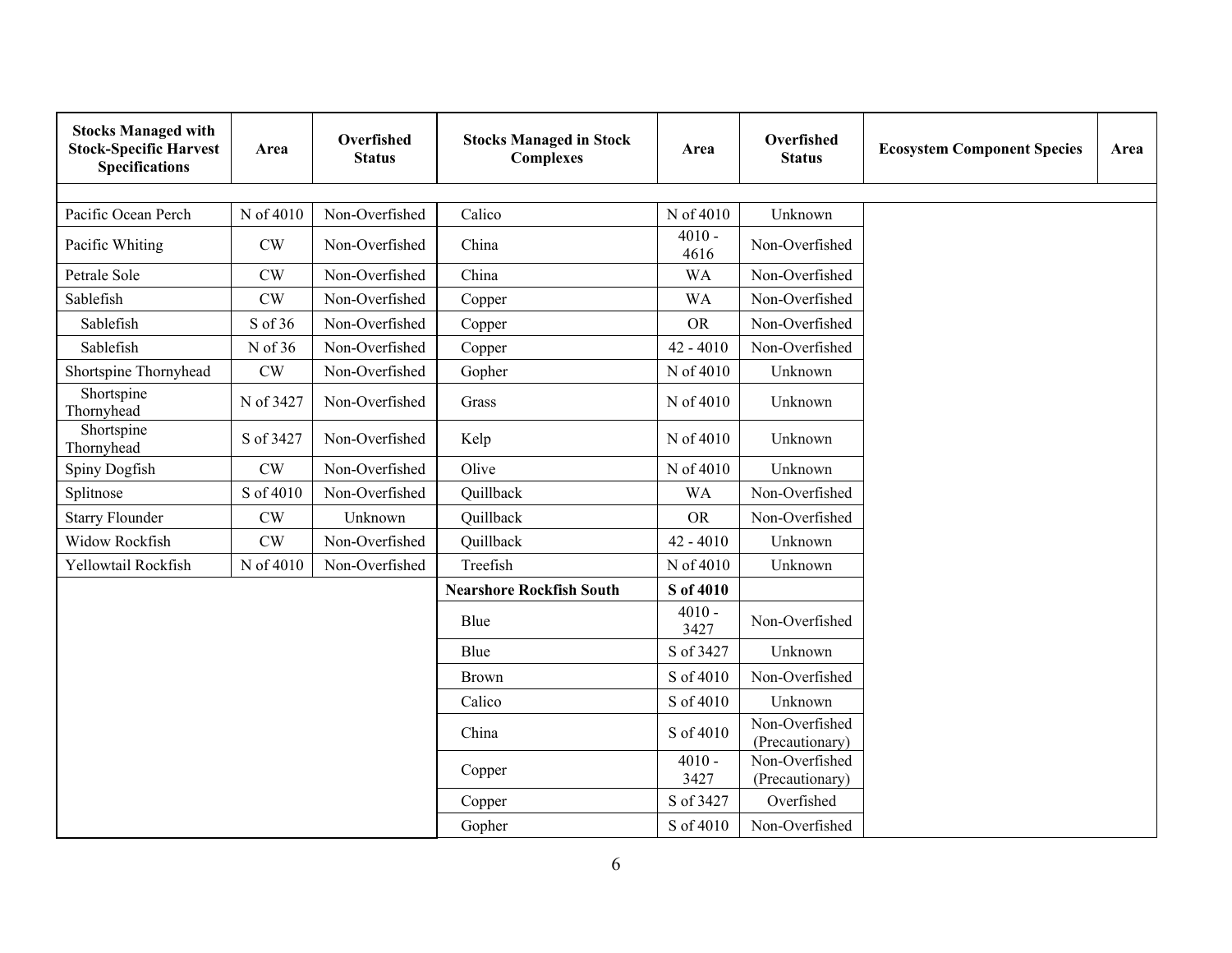| <b>Stocks Managed with</b><br><b>Stock-Specific Harvest</b><br><b>Specifications</b> | Area | Overfished<br><b>Status</b> | <b>Stocks Managed in Stock</b><br><b>Complexes</b> | Area        | Overfished<br><b>Status</b>       | <b>Ecosystem Component Species</b> | Area |
|--------------------------------------------------------------------------------------|------|-----------------------------|----------------------------------------------------|-------------|-----------------------------------|------------------------------------|------|
|                                                                                      |      |                             |                                                    |             |                                   |                                    |      |
|                                                                                      |      |                             | Grass                                              | S of 4010   | Unknown                           |                                    |      |
|                                                                                      |      |                             | Kelp                                               | S of 4010   | Unknown                           |                                    |      |
|                                                                                      |      |                             | Olive                                              | S of 4010   | Unknown                           |                                    |      |
|                                                                                      |      |                             | Quillback                                          | S of 4010   | Overfished                        |                                    |      |
|                                                                                      |      |                             | Treefish                                           | S of 4010   | Unknown                           |                                    |      |
|                                                                                      |      |                             | <b>Shelf Rockfish North</b>                        | N of 4010   |                                   |                                    |      |
|                                                                                      |      |                             | Bocaccio                                           | N of 4010   | Unknown                           |                                    |      |
|                                                                                      |      |                             | Bronzespotted                                      | N of 4010   | Unknown                           |                                    |      |
|                                                                                      |      |                             | Chameleon                                          | N of 4010   | Unknown                           |                                    |      |
|                                                                                      |      |                             | Chilipepper                                        | N of 4010   | Non-Overfished                    |                                    |      |
|                                                                                      |      |                             | Cowcod                                             | N of 4010   | Unknown                           |                                    |      |
|                                                                                      |      |                             | Flag                                               | N of 4010   | Unknown                           |                                    |      |
|                                                                                      |      |                             | Freckled                                           | N of 4010   | Unknown                           |                                    |      |
|                                                                                      |      |                             | Greenblotched                                      | N of 4010   | Unknown                           |                                    |      |
|                                                                                      |      |                             | Greenspotted                                       | $42 - 4010$ | Non-Overfished<br>(Precautionary) |                                    |      |
|                                                                                      |      |                             | Greenspotted                                       | WA-OR       | Unknown                           |                                    |      |
|                                                                                      |      |                             | Greenstriped                                       | N of 4010   | Non-Overfished                    |                                    |      |
|                                                                                      |      |                             | Halfbanded                                         | N of 4010   | Unknown                           |                                    |      |
|                                                                                      |      |                             | Harlequin                                          | N of 4010   | Unknown                           |                                    |      |
|                                                                                      |      |                             | Honeycomb                                          | N of 4010   | Unknown                           |                                    |      |
|                                                                                      |      |                             | Mexican                                            | N of 4010   | Unknown                           |                                    |      |
|                                                                                      |      |                             | Pink                                               | N of 4010   | Unknown                           |                                    |      |
|                                                                                      |      |                             | Pinkrose                                           | N of 4010   | Unknown                           |                                    |      |
|                                                                                      |      |                             | Puget Sound                                        | N of 4010   | Unknown                           |                                    |      |
|                                                                                      |      |                             | Pygmy                                              | N of 4010   | Unknown                           |                                    |      |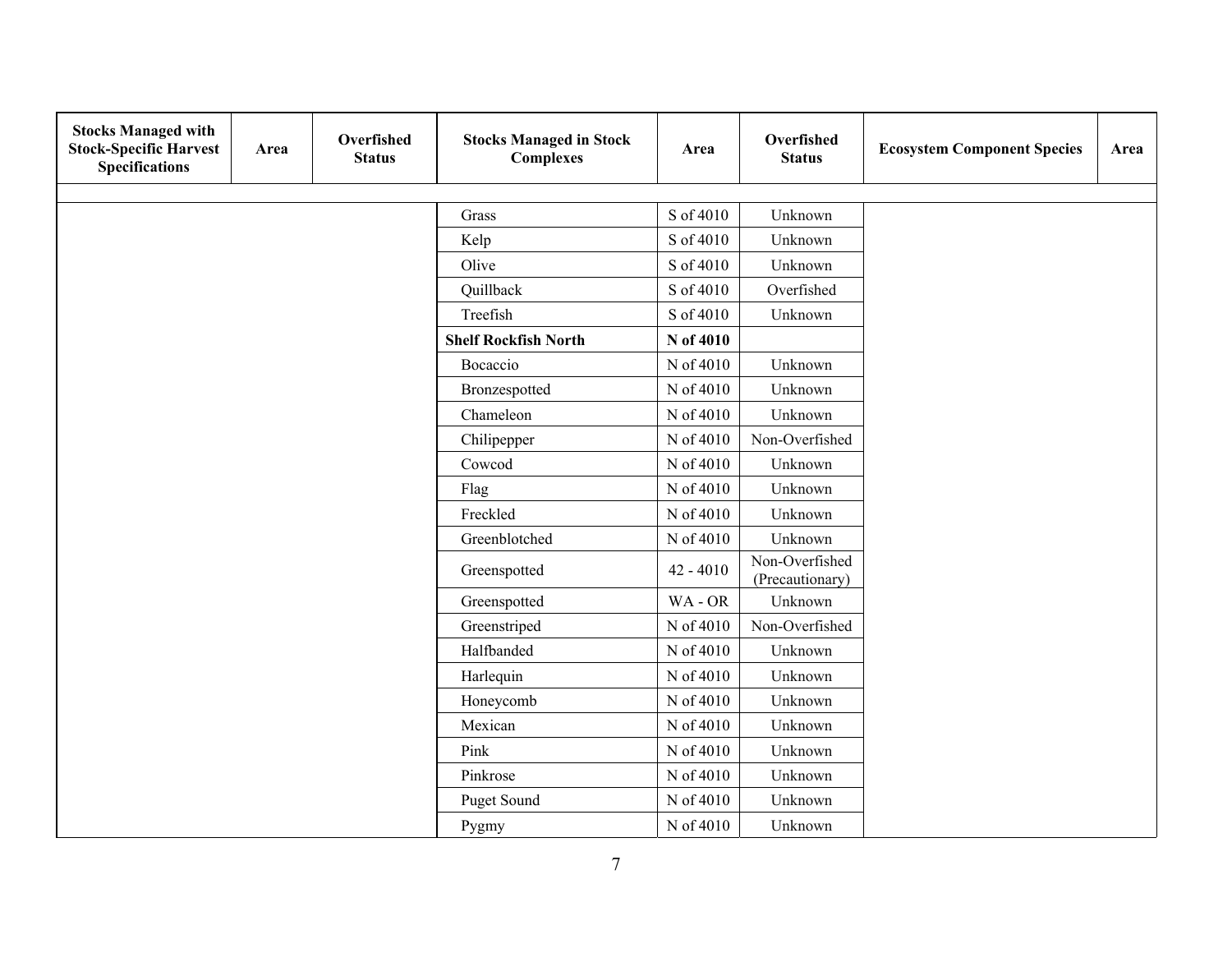| <b>Stocks Managed with</b><br><b>Stock-Specific Harvest</b><br><b>Specifications</b> | Area | Overfished<br><b>Status</b> | <b>Stocks Managed in Stock</b><br><b>Complexes</b> | Area             | Overfished<br><b>Status</b>       | <b>Ecosystem Component Species</b> | Area |
|--------------------------------------------------------------------------------------|------|-----------------------------|----------------------------------------------------|------------------|-----------------------------------|------------------------------------|------|
|                                                                                      |      |                             | Redstripe                                          | N of 4010        | Unknown                           |                                    |      |
|                                                                                      |      |                             | Rosethorn                                          | N of 4010        | Unknown                           |                                    |      |
|                                                                                      |      |                             | Rosy                                               | N of 4010        | Unknown                           |                                    |      |
|                                                                                      |      |                             |                                                    | N of 4010        | Unknown                           |                                    |      |
|                                                                                      |      |                             | Silvergray                                         |                  |                                   |                                    |      |
|                                                                                      |      |                             | Speckled                                           | N of 4010        | Unknown<br>Non-Overfished         |                                    |      |
|                                                                                      |      |                             | Squarespot                                         | $42 - 4010$      | (Precautionary)                   |                                    |      |
|                                                                                      |      |                             | Starry                                             | N of 4010        | Unknown                           |                                    |      |
|                                                                                      |      |                             | Stripetail                                         | N of 4010        | Non-Overfished                    |                                    |      |
|                                                                                      |      |                             | Swordspine                                         | N of 4010        | Unknown                           |                                    |      |
|                                                                                      |      |                             | Tiger                                              | N of 4010        | Unknown                           |                                    |      |
|                                                                                      |      |                             | Vermilion                                          | <b>WA</b>        | Non-Overfished                    |                                    |      |
|                                                                                      |      |                             | Vermilion                                          | <b>OR</b>        | Non-Overfished                    |                                    |      |
|                                                                                      |      |                             | Vermilion                                          | $42 - 4010$      | Non-Overfished                    |                                    |      |
|                                                                                      |      |                             | <b>Shelf Rockfish South</b>                        | S of 4010        |                                   |                                    |      |
|                                                                                      |      |                             | Bronzespotted                                      | S of 4010        | Unknown                           |                                    |      |
|                                                                                      |      |                             | Chameleon                                          | S of 4010        | Unknown                           |                                    |      |
|                                                                                      |      |                             | Flag                                               | S of 4010        | Unknown                           |                                    |      |
|                                                                                      |      |                             | Freckled                                           | S of 4010        | Unknown                           |                                    |      |
|                                                                                      |      |                             | Greenblotched                                      | S of 4010        | Unknown                           |                                    |      |
|                                                                                      |      |                             | Greenspotted                                       | $4010 -$<br>3427 | Non-Overfished<br>(Precautionary) |                                    |      |
|                                                                                      |      |                             | Greenspotted                                       | S of 3427        | Non-Overfished                    |                                    |      |
|                                                                                      |      |                             | Greenstriped                                       | S of 4010        | Non-Overfished                    |                                    |      |
|                                                                                      |      |                             | Halfbanded                                         | S of 4010        | Unknown                           |                                    |      |
|                                                                                      |      |                             | Harlequin                                          | S of 4010        | Unknown                           |                                    |      |
|                                                                                      |      |                             | Honeycomb                                          | S of 4010        | Unknown                           |                                    |      |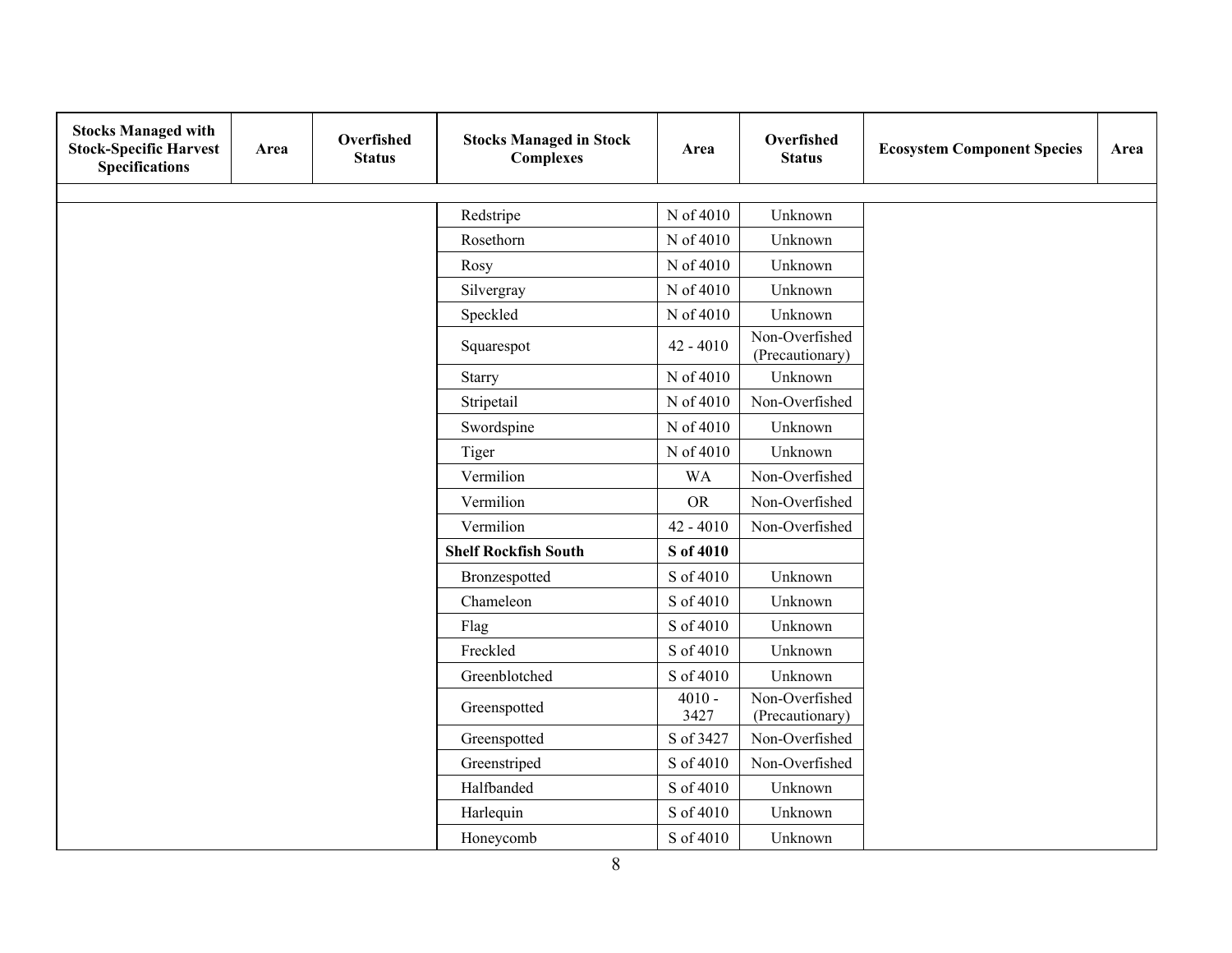| <b>Stocks Managed with</b><br><b>Stock-Specific Harvest</b><br><b>Specifications</b> | Area | Overfished<br><b>Status</b> | <b>Stocks Managed in Stock</b><br><b>Complexes</b> | Area             | Overfished<br><b>Status</b>       | <b>Ecosystem Component Species</b> | Area |
|--------------------------------------------------------------------------------------|------|-----------------------------|----------------------------------------------------|------------------|-----------------------------------|------------------------------------|------|
|                                                                                      |      |                             |                                                    |                  |                                   |                                    |      |
|                                                                                      |      |                             | Mexican                                            | S of 4010        | Unknown                           |                                    |      |
|                                                                                      |      |                             | Pink                                               | S of 4010        | Unknown                           |                                    |      |
|                                                                                      |      |                             | Pinkrose                                           | S of 4010        | Unknown                           |                                    |      |
|                                                                                      |      |                             | Pygmy                                              | S of 4010        | Unknown                           |                                    |      |
|                                                                                      |      |                             | Redstripe                                          | S of 4010        | Unknown                           |                                    |      |
|                                                                                      |      |                             | Rosethorn                                          | S of 4010        | Unknown                           |                                    |      |
|                                                                                      |      |                             | Rosy                                               | S of 4010        | Unknown                           |                                    |      |
|                                                                                      |      |                             | Silvergray                                         | S of 4010        | Unknown                           |                                    |      |
|                                                                                      |      |                             | Speckled                                           | S of 4010        | Unknown                           |                                    |      |
|                                                                                      |      |                             | Squarespot                                         | S of 4010        | Non-Overfished<br>(Precautionary) |                                    |      |
|                                                                                      |      |                             | Starry                                             | S of 4010        | Unknown                           |                                    |      |
|                                                                                      |      |                             | Stripetail                                         | S of 4010        | Non-Overfished                    |                                    |      |
|                                                                                      |      |                             | Swordspine                                         | S of 4010        | Unknown                           |                                    |      |
|                                                                                      |      |                             | Tiger                                              | S of 4010        | Unknown                           |                                    |      |
|                                                                                      |      |                             | Vermilion                                          | $4010 -$<br>3427 | Non-Overfished                    |                                    |      |
|                                                                                      |      |                             | Vermilion                                          | S of 3427        | Non-Overfished                    |                                    |      |
|                                                                                      |      |                             | Yellowtail Rockfish                                | S of 4010        | Unknown                           |                                    |      |
|                                                                                      |      |                             | <b>Slope Rockfish North</b>                        | N of 4010        |                                   |                                    |      |
|                                                                                      |      |                             | Aurora                                             | N of 4010        | Non-Overfished                    |                                    |      |
|                                                                                      |      |                             | <b>Bank</b>                                        | N of 4010        | Unknown                           |                                    |      |
|                                                                                      |      |                             | <b>Blackgill Rockfish</b>                          | N of 4010        | Unknown                           |                                    |      |
|                                                                                      |      |                             | Redbanded                                          | N of 4010        | Unknown                           |                                    |      |
|                                                                                      |      |                             | Rougheye/Blackspotted                              | N of 4010        | Non-Overfished                    |                                    |      |
|                                                                                      |      |                             | Sharpchin                                          | N of 4010        | Non-Overfished                    |                                    |      |
|                                                                                      |      |                             | Shortraker                                         | N of 4010        | Unknown                           |                                    |      |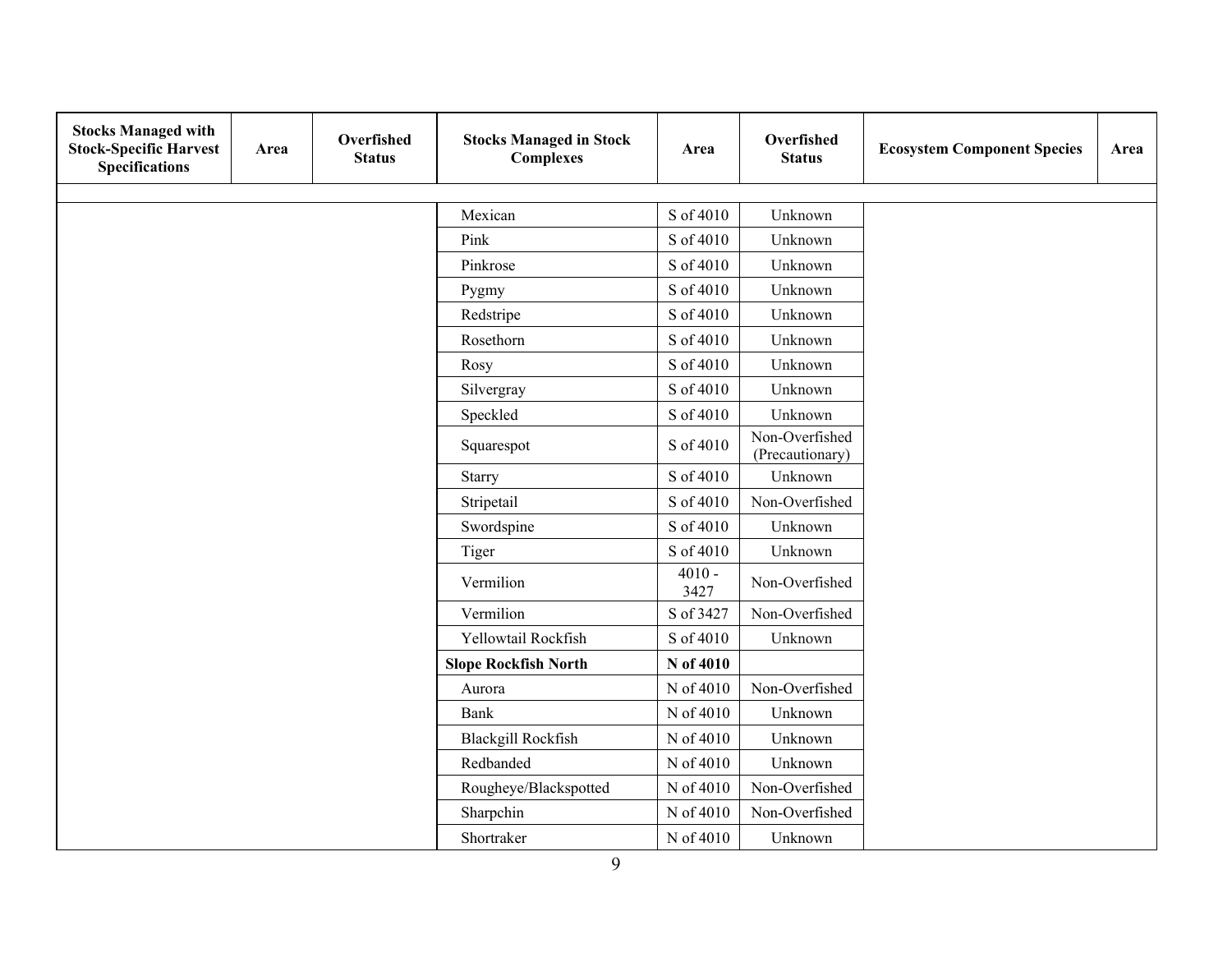| <b>Stocks Managed with</b><br><b>Stock-Specific Harvest</b><br><b>Specifications</b> | Area | Overfished<br><b>Status</b> | <b>Stocks Managed in Stock</b><br><b>Complexes</b> | Area      | Overfished<br><b>Status</b> | <b>Ecosystem Component Species</b> | Area |
|--------------------------------------------------------------------------------------|------|-----------------------------|----------------------------------------------------|-----------|-----------------------------|------------------------------------|------|
|                                                                                      |      |                             |                                                    |           |                             |                                    |      |
|                                                                                      |      |                             | Splitnose                                          | N of 4010 | Non-Overfished              |                                    |      |
|                                                                                      |      |                             | Yellowmouth                                        | N of 4010 | Unknown                     |                                    |      |
|                                                                                      |      |                             | <b>Slope Rockfish South</b>                        | S of 4010 |                             |                                    |      |
|                                                                                      |      |                             | Aurora                                             | S of 4010 | Non-Overfished              |                                    |      |
|                                                                                      |      |                             | Bank                                               | S of 4010 | Unknown                     |                                    |      |
|                                                                                      |      |                             | <b>Blackgill Rockfish</b>                          | S of 4010 | Non-Overfished              |                                    |      |
|                                                                                      |      |                             | Pacific Ocean Perch                                | S of 4010 | Unknown                     |                                    |      |
|                                                                                      |      |                             | Redbanded                                          | S of 4010 | Unknown                     |                                    |      |
|                                                                                      |      |                             | Rougheye/Blackspotted                              | S of 4010 | Non-Overfished              |                                    |      |
|                                                                                      |      |                             | Sharpchin                                          | S of 4010 | Non-Overfished              |                                    |      |
|                                                                                      |      |                             | Shortraker                                         | S of 4010 | Unknown                     |                                    |      |
|                                                                                      |      |                             | Yellowmouth                                        | S of 4010 | Unknown                     |                                    |      |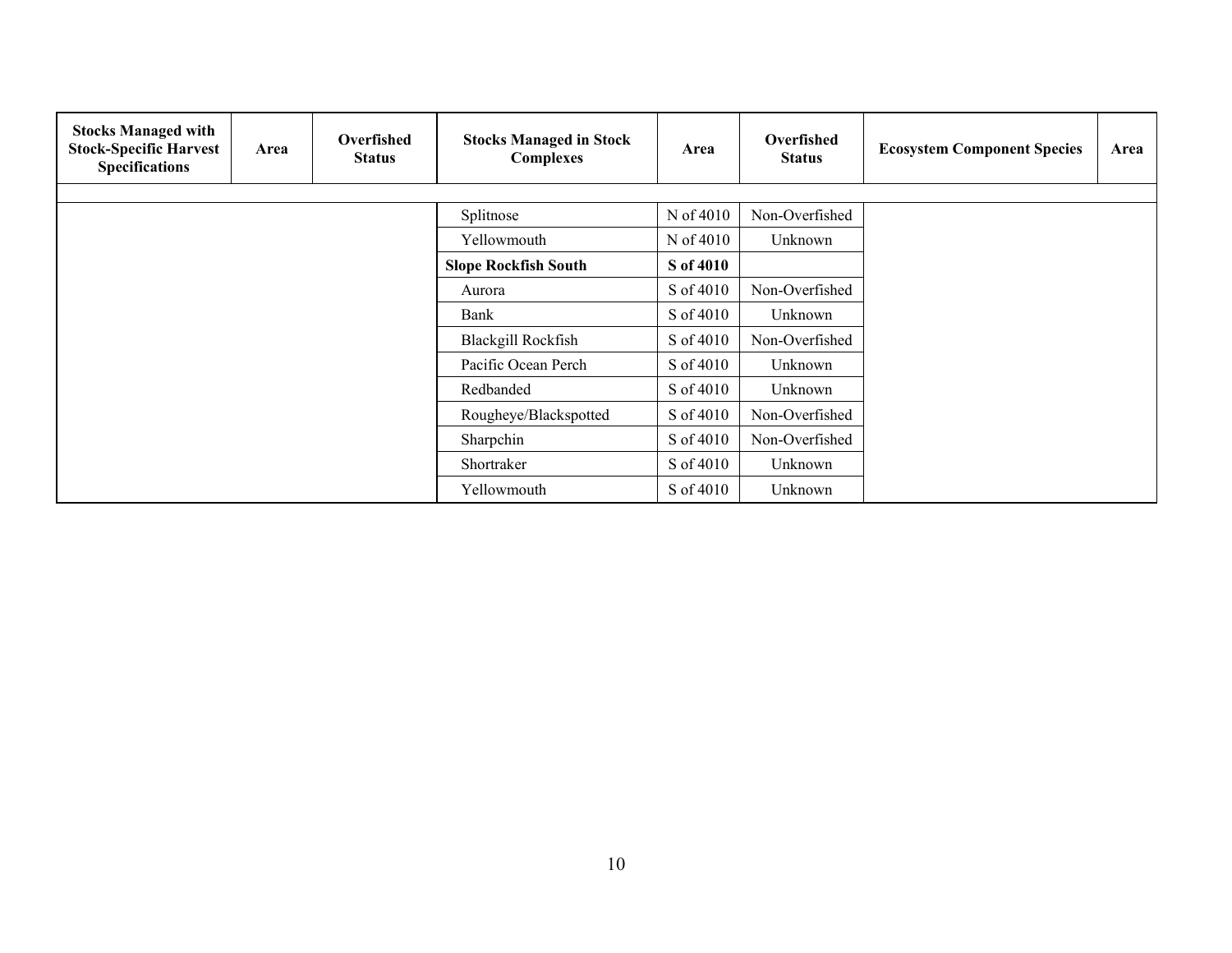#### **National Standard 1 Guidelines for Determining Stocks that Require Conservation and Management**

This section describes the NS1 guidelines as amended with the 2007 reauthorization of the MSA pertinent to the stock definition FMP amendment considerations.

#### 50 CFR 600.305(c)

#### (c) *Stocks that require conservation and management.*

(1) Magnuson-Stevens Act section 302(h)(1) requires a Council to prepare an FMP for each fishery under its authority that requires (or in other words, is in need of) conservation and management. 16 U.S.C. 1852(h)(1). Not every fishery requires Federal management. Any stocks that are predominately caught in Federal waters and are overfished or subject to overfishing, or likely to become overfished or subject to overfishing, are considered to require conservation and management. Beyond such stocks, Councils may determine that additional stocks require "conservation and management." (See Magnuson-Stevens Act definition at 16 U.S.C. 1802(5)). Based on this definition of conservation and management, and other relevant provisions of the Magnuson-Stevens Act, a Council should consider the following non-exhaustive list of factors when deciding whether additional stocks require conservation and management:

(i) The stock is an important component of the marine environment.

- (ii) The stock is caught by the fishery.
- (iii) Whether an FMP can improve or maintain the condition of the stock.
- (iv) The stock is a target of a fishery.
- (v) The stock is important to commercial, recreational, or subsistence users.
- (vi) The fishery is important to the Nation or to the regional economy.

(vii) The need to resolve competing interests and conflicts among user groups and whether an FMP can further that resolution.

(viii) The economic condition of a fishery and whether an FMP can produce more efficient utilization.

(ix) The needs of a developing fishery, and whether an FMP can foster orderly growth.

(x) The extent to which the fishery is already adequately managed by states, by state/Federal programs, or by Federal regulations pursuant to other FMPs or international commissions, or by industry self-regulation, consistent with the requirements of the Magnuson-Stevens Act and other applicable law.

(2) In evaluating factors in paragraphs  $(c)(1)(i)$  through  $(x)$  of this section, a Council should consider the specific circumstances of a fishery, based on the best scientific information available, to determine whether there are biological, economic, social and/or operational concerns that can and should be addressed by Federal management.

(3) When considering adding a stock to an FMP, no single factor is dispositive or required. One or more of the above factors, and any additional considerations that may be relevant to the particular stock, may provide the basis for determining that a stock requires conservation and management. Based on the factor in paragraph  $(c)(1)(iii)$  of this section, if the amount and/or type of catch that occurs in Federal waters is a significant contributing factor to the stock's status, such information would weigh heavily in favor of adding a stock to an FMP. However, Councils should consider the factor in paragraph  $(c)(1)(x)$  of this section before deciding to include a stock in an FMP. In many circumstances, adequate management of a fishery by states, state/Federal programs, or another Federal FMP would weigh heavily against a Federal FMP action. *See, e.g.,* 16 U.S.C. 1851(a)(7) and 1856(a)(3).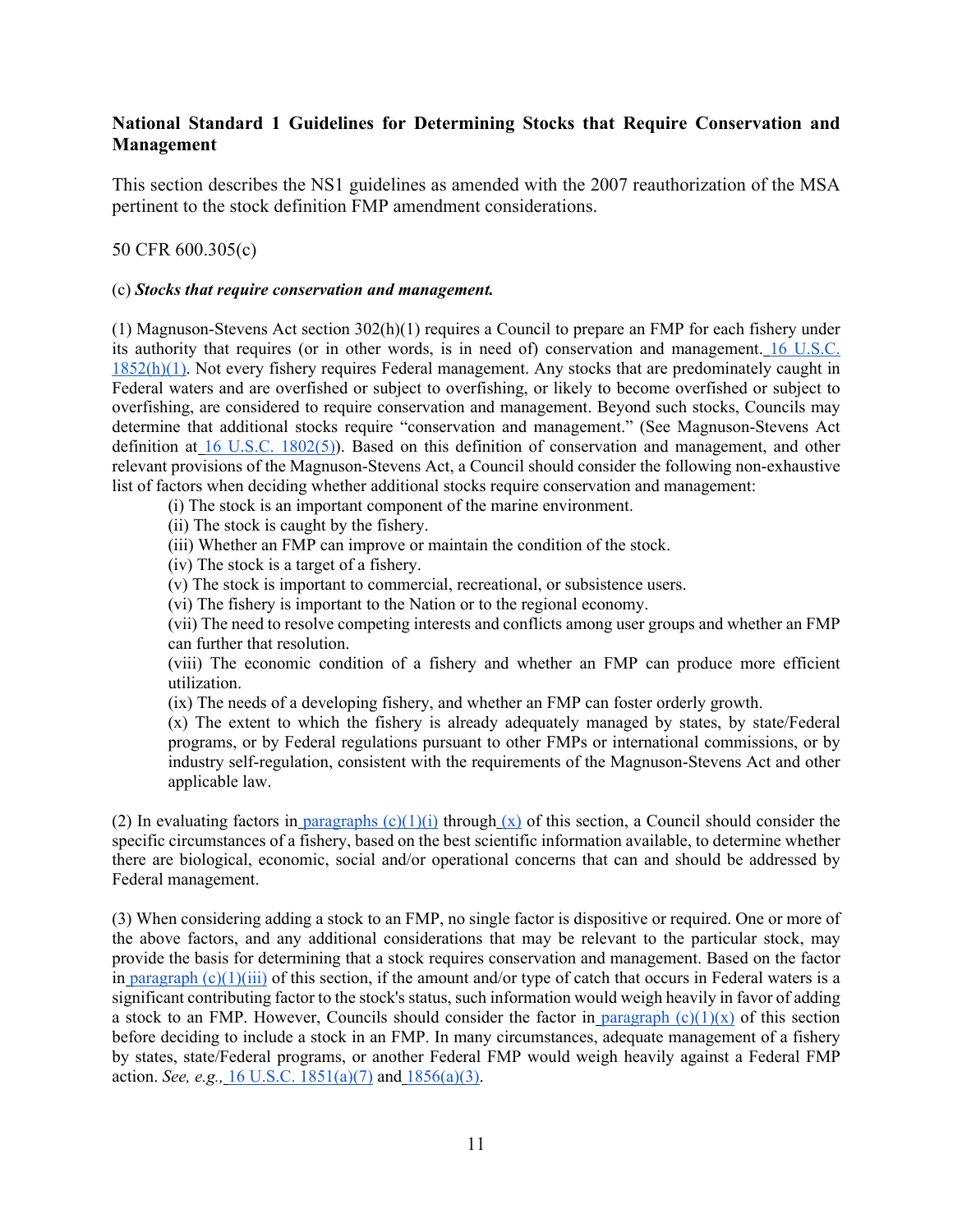(4) When considering removing a stock from, or continuing to include a stock in, an FMP, Councils should prepare a thorough analysis of factors in paragraphs  $(c)(1)(i)$  through  $(x)$  of this section, and any additional considerations that may be relevant to the particular stock. As mentioned in paragraph  $(c)(3)$  of this section, if the amount and/or type of catch that occurs in Federal waters is a significant contributing factor to the stock's status, such information would weigh heavily in favor of continuing to include a stock in an FMP. Councils should consider weighting the factors as follows. Factors in paragraphs  $(c)(1)(i)$  through  $(iii)$  of this section should be considered first, as they address maintaining a fishery resource and the marine environment. *See* 16 U.S.C. 1802(5)(A). These factors weigh in favor of continuing to include a stock in an FMP. Councils should next consider factors in paragraphs  $(c)(1)(iv)$  through  $(ix)$  of this section, which set forth key economic, social, and other reasons contained within the MSA for an FMP action. *See* 16 U.S.C. 1802(5)(B). Finally, a Council should consider the factor in paragraph (c)(1)(x) of this section before deciding to remove a stock from, or continue to include a stock in, an FMP. In many circumstances, adequate management of a fishery by states, state/Federal programs, or another Federal FMP would weigh in favor of removing a stock from an FMP. *See e.g.*, 16 U.S.C. 1851(a)(7) and 1856(a)(3).

(5) Councils may choose to identify stocks within their FMPs as ecosystem component (EC) species (*see* § §  $600.305(d)(13)$  and  $600.310(d)(1)$ ) if a Council determines that the stocks do not require conservation and management based on the considerations and factors in paragraph (c)(1) of this section. EC species may be identified at the species or stock level, and may be grouped into complexes. Consistent with National Standard 9, MSA section 303(b)(12), and other applicable MSA sections, management measures can be adopted in order to, for example, collect data on the EC species, minimize bycatch or bycatch mortality of EC species, protect the associated role of EC species in the ecosystem, and/or to address other ecosystem issues.

(6) A stock or stock complex may be identified in more than one FMP. In this situation, the relevant Councils should choose which FMP will be the primary FMP in which reference points for the stock or stock complex will be established. In other FMPs, the stock or stock complex may be identified as "other managed stocks" and management measures that are consistent with the objectives of the primary FMP can be established.

(7) Councils should periodically review their FMPs and the best scientific information available and determine if the stocks are appropriately identified. As appropriate, stocks should be reclassified within an FMP, added to or removed from an existing FMP, or added to a new FMP, through an FMP amendment that documents the rationale for the decision.

#### **National Standard 1 Guidelines for Stock Complexes**

50 CFR 600.310

#### (d) *Stocks and stock complexes* -

(1) *Introduction*. As described in  $\frac{6}{9}$  600.305(c), Councils should identify in their FMPs the stocks that require conservation and management. Such stocks must have ACLs, other reference points, and accountability measures. Other stocks that are identified in an FMP (*i.e.,* EC species or stocks that the fishery interacts with but are managed primarily under another FMP, see  $\S 600.305(c)(5)$  through  $(6)$ ) do not require ACLs, other reference points, or accountability measures.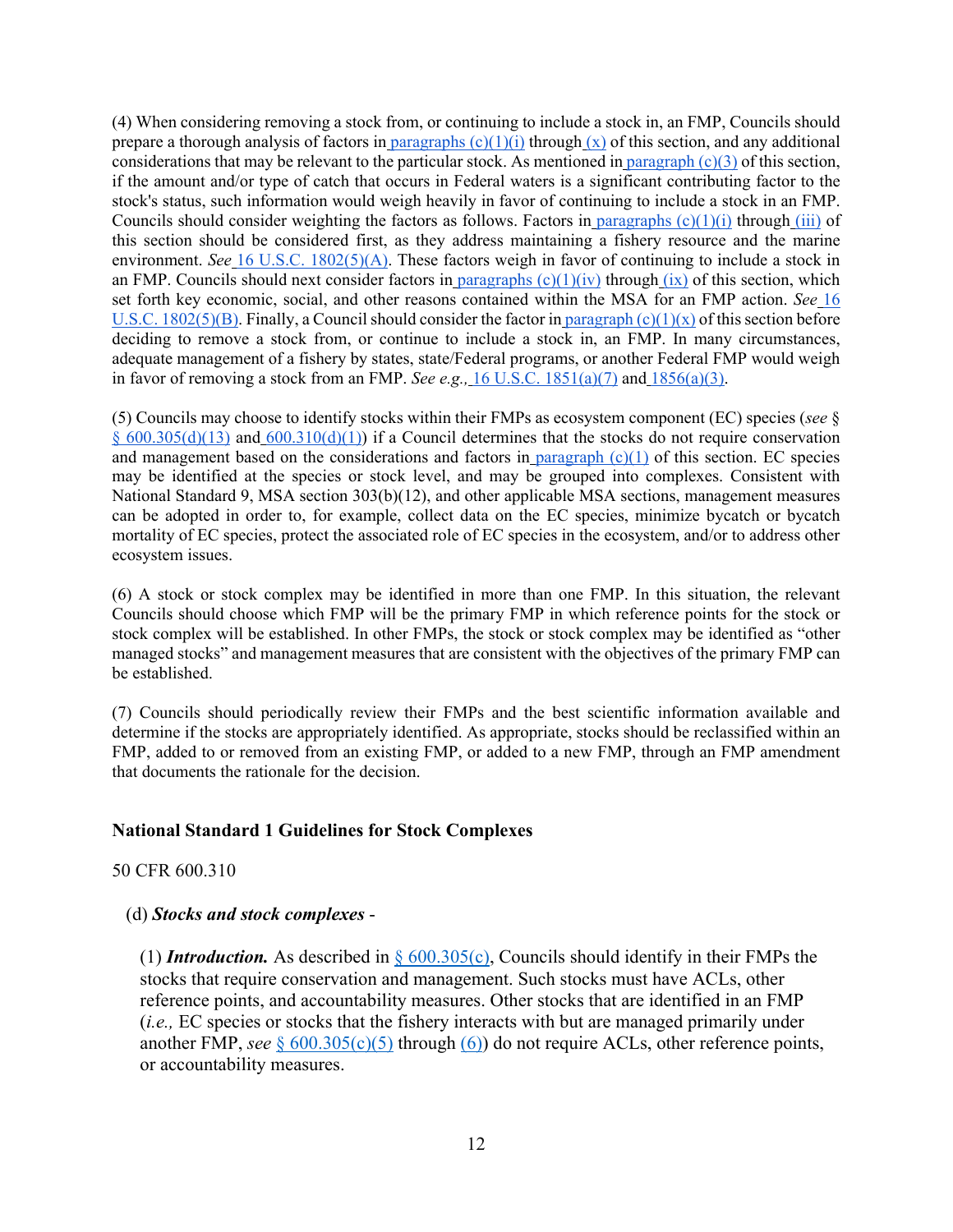(2) *Stock complex.* Stocks that require conservation and management can be grouped into stock complexes. A "stock complex" is a tool to manage a group of stocks within a FMP.

(i) At the time a stock complex is established, the FMP should provide, to the extent practicable, a full and explicit description of the proportional composition of each stock in the stock complex. Stocks may be grouped into complexes for various reasons, including where stocks in a multispecies fishery cannot be targeted independent of one another; where there is insufficient data to measure a stock's status relative to SDC; or when it is not feasible for fishermen to distinguish individual stocks among their catch. Where practicable, the group of stocks should have a similar geographic distribution, life history characteristics, and vulnerabilities to fishing pressure such that the impact of management actions on the stocks is similar. The vulnerability of individual stocks should be considered when determining if a particular stock complex should be established or reorganized, or if a particular stock should be included in a complex.

### (ii) *Indicator stocks.*

(A) An indicator stock is a stock with measurable and objective SDC that can be used to help manage and evaluate more poorly known stocks that are in a stock complex.

(B) Where practicable, stock complexes should include one or more indicator stocks (each of which has SDC and ACLs). Otherwise, stock complexes may be comprised of: Several stocks without an indicator stock (with SDC and an ACL for the complex as a whole), or one or more indicator stocks (each of which has SDC and management objectives) with an ACL for the complex as a whole (this situation might be applicable to some salmon species). Councils should review the available quantitative or qualitative information (*e.g.,* catch trends, changes in vulnerability, fish health indices, etc.) of stocks within a complex on a regular basis to determine if they are being sustainably managed.

(C) If an indicator stock is used to evaluate the status of a complex, it should be representative of the typical vulnerability of stocks within the complex. If the stocks within a stock complex have a wide range of vulnerability, they should be reorganized into different stock complexes that have similar vulnerabilities; otherwise the indicator stock should be chosen to represent the more vulnerable stocks within the complex. In instances where an indicator stock is less vulnerable than other members of the complex, management measures should be more conservative so that the more vulnerable members of the complex are not at risk from the fishery.

(D) More than one indicator stock can be selected to provide more information about the status of the complex.

(E) When indicator stocks are used, the stock complex's MSY could be listed as "unknown," while noting that the complex is managed on the basis of one or more indicator stocks that do have known stock-specific MSYs, or suitable proxies.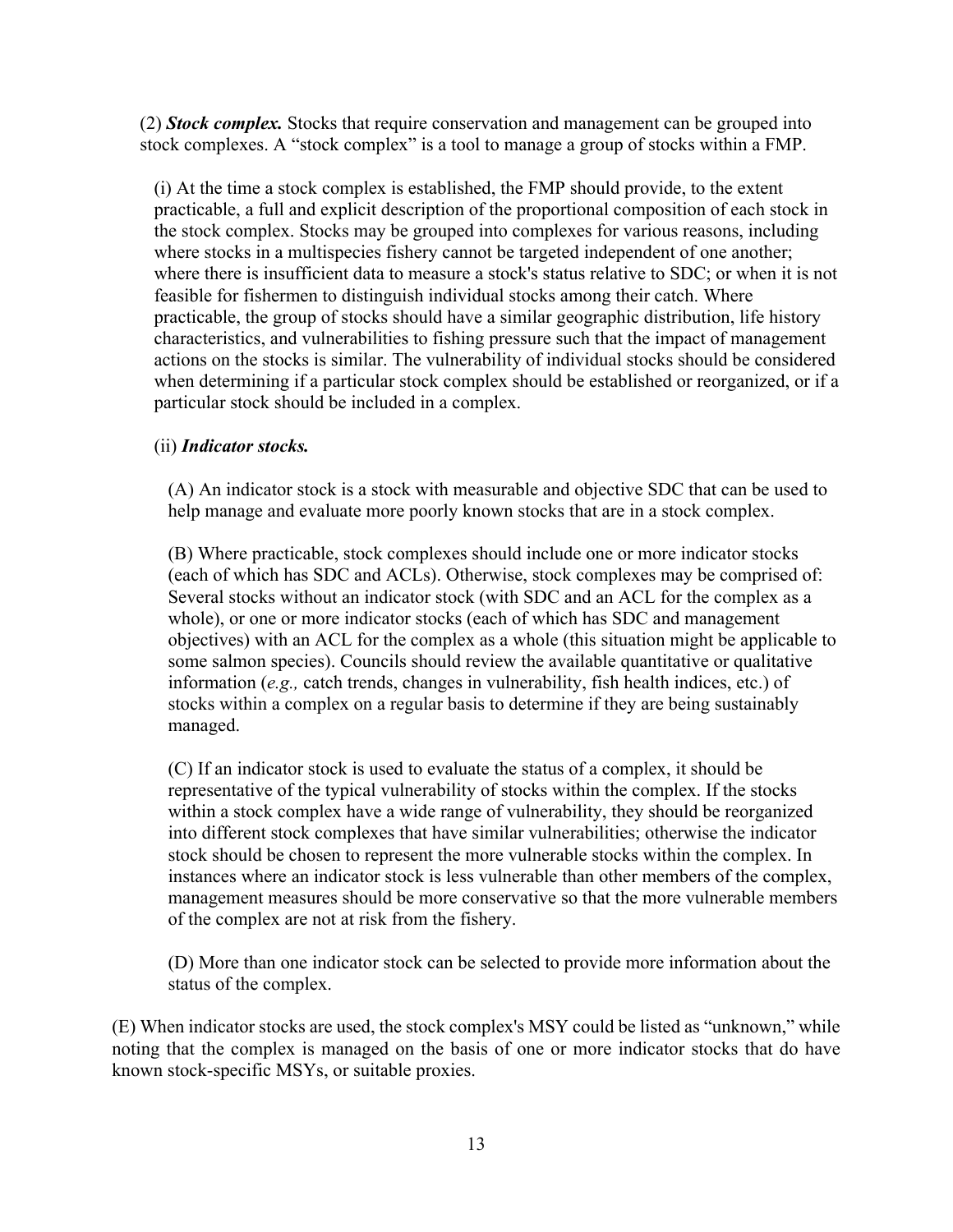#### **Scoping Questions/Considerations**

The Council requested feedback from the SSC in September 2021 on how to delineate stocks of copper, quillback, and vermilion/sunset rockfishes for purposes of status determination. The SSC provided guidance on the biological attributes that inform stock definitions in their November 2021 report to the Council. The SSC had extensive discussions about when to aggregate assessments across stock delineation boundaries for status determination. During these discussions, at least three tiers of biological attributes to consider were evaluated. The highest tier of these attributes is a genetic difference among meaningful markers which has not been demonstrated for quillback or copper rockfish. The next highest tier of information is exchange or movement of adults, followed by larval dispersal between areas.

### **Scoping Considerations**

The Council should consider giving a preliminary preference soon for the stock definitions/area delineations for reporting status of stocks assessed in 2021 and 2023. Stock assessment priorities will be decided in June and stock assessment teams begin compiling data and structuring assessments this fall. Ideally, such a decision should be made by the end of the year so next year's assessments report status for the areas delineated for these stocks.

Stock complexes should be composed of stocks with similar vulnerabilities and interactions with the fishery (see the vulnerability rankings in the Productivity and Susceptibility Assessment).

Stock complex restructuring should consider the presence of inflator stocks, which are underutilized stocks managed in a complex that contribute a large yield (i.e., an ACL contribution to the complex) that can be used to take too much of a high attainment stock managed in the complex. This can be problematic since management action to prevent overfishing is at the complex level unless precautionary management measures are specified for component stocks, such as harvest guidelines with specified actions to reduce "overexploitation" of component stocks of concern.

Consider designating some species as Ecosystem Component Species if they meet the criteria for such designations in the NS1 guidelines (e.g., the species is not targeted, not at risk of overfishing or approaching an overfished status, etc.). For example, some species have such a negligible historical harvest, there is not an ABC contribution from that species in the complex (Table 2).

#### **Scoping Questions**

How does the identification and delineation of a stock affect our ability to attain OY, meet NS1 requirements, and other MSA requirements for stock management?

How should we consider transboundary stocks that straddle borders with Canada or Mexico, and for which PFMC jurisdiction covers only a portion of their overall distribution?

What other policy considerations should the Council consider in their Amendment 31 deliberations?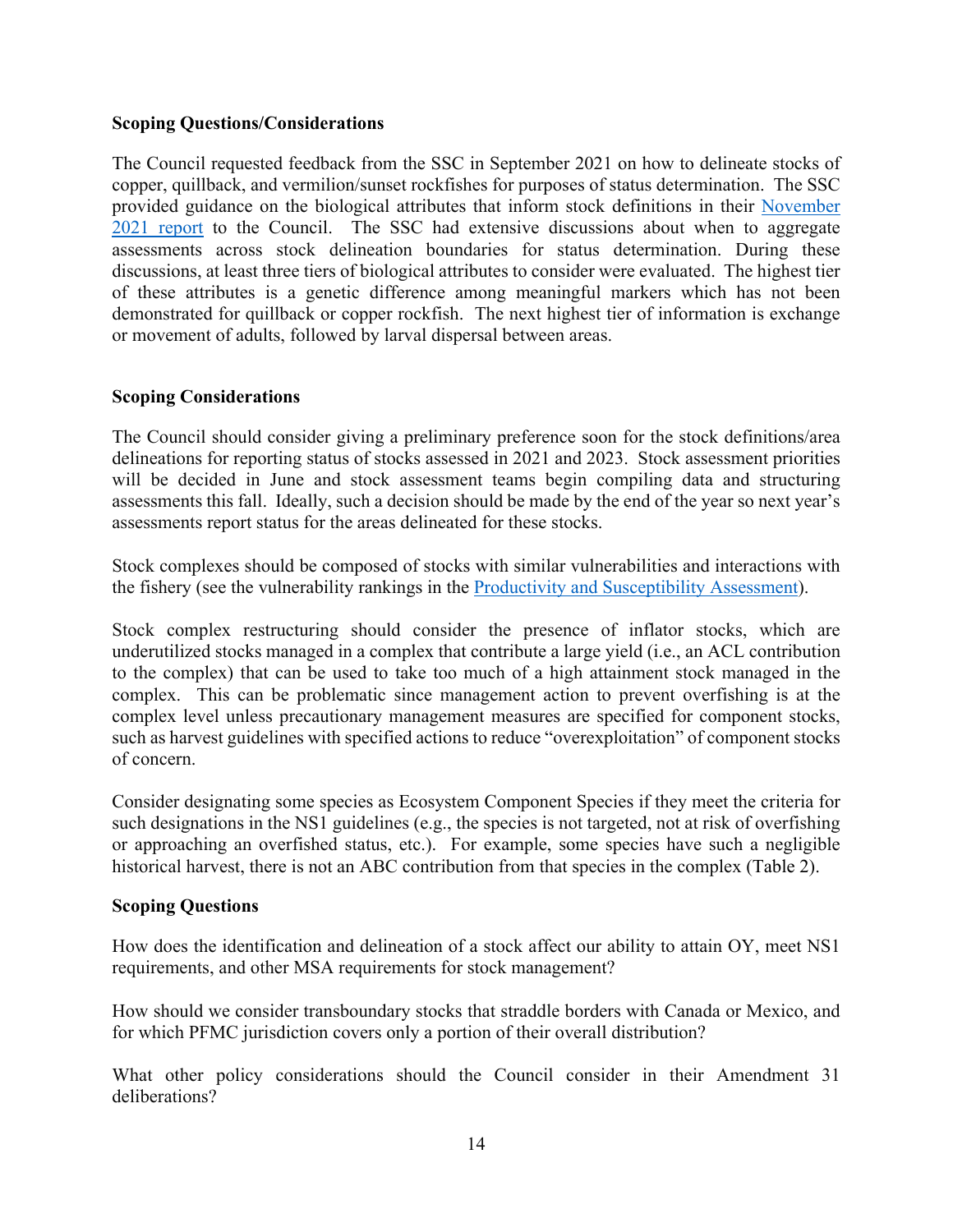Population simulations and other statistical analyses have been used to evaluate area management strategies and the effect on stock structure of marine fish populations (Cope and Punt 2009; Drinan*, et al.* 2018; Spies*, et al.* 2015). Would such analyses benefit the Council in their Amendment 31 deliberations?

Should the FMP be amended in phases? If so, what are the priorities for phase 1?

Presuming the objective is to implement Amendment 31 by January 1, 2025, should final Council action be scheduled no later than June 2024?

Should assessments be stratified at the area delineations defined in the FMP amendment? If not, how should status be reported for the defined stock delineation? For example, if assessments are stratified at a finer scale than the area delineations defined in this amendment, should they be stratified such that assessment results can be aggregated to the defined area delineation?

What other biological attributes beyond those identified by the SSC should be considered in defining stock delineations? Differential management history? Differential fishery removal histories by area? Political boundaries? Differential management objectives by area? Data availability?

Should all nearshore stocks be managed consistently? Should nearshore stocks be managed by state area? If so, should this be the stock definition for deeper nearshore species or those found primarily in state waters?

Should China, copper, and quillback rockfishes be managed in complexes? They are all cooccurring nearshore rockfish with high vulnerabilities to overfishing. If so, should these be statespecific complexes or complexes north and south of 40°10' N lat.?

Likewise, should rougheye, blackspotted, and shortraker rockfishes be managed in one or more complexes? Since they are all distributed primarily north of 40°10' N lat., should these three species be managed in one coastwide complex?

Should soupfin shark continue to be designated an EC species? The Center for Biological Diversity recently filed a petition to list soupfin shark as an endangered or threatened species and to designate critical habitat under the Endangered Species Act. This may compel reconsideration of an EC species designation for soupfin shark. The GMT recommended soupfin shark be designated an EC species in November 2013. At that time, they pointed out, "The catch of this species averaged 8 mt per year over 2007-2011; however, less than 1 mt on average was caught by Groundfish FMP sectors". Table 3 shows the annual total mortality of soupfin shark by West Coast fishing sectors. The annual total mortality of soupfin shark has increased since 2013 with most of the mortality from non-groundfish sectors (i.e., Incidental).

Should Pacific ocean perch be managed coastwide with stock-specific harvest specifications? They are managed outside of a complex and are a minor species in the south with a negligible harvest contribution to the southern Slope Rockfish complex (Table 2).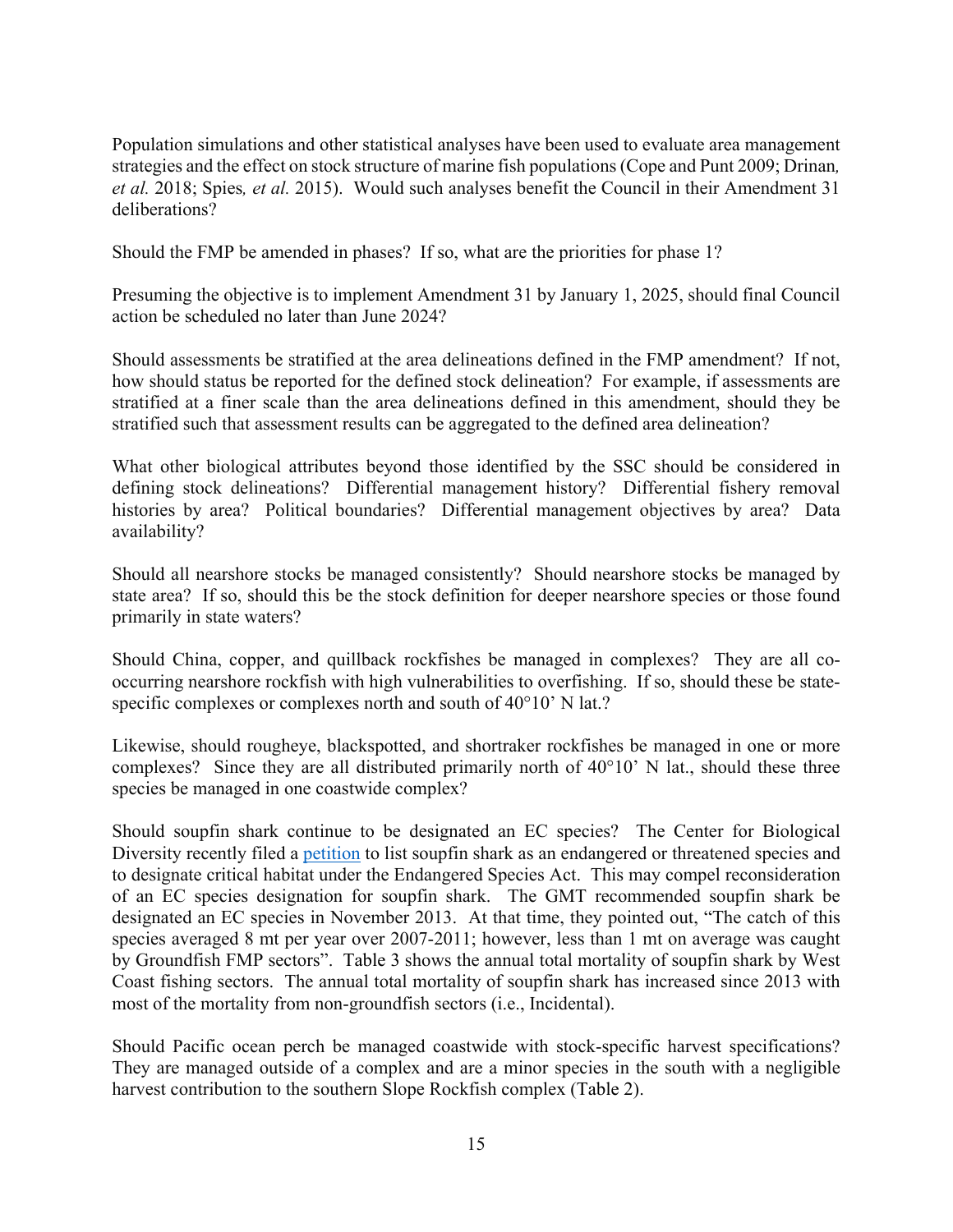**Table 2. West Coast groundfish species with a negligible harvest contribution (in mt) to the complexes (in bold) in which they are currently managed.** 

| <b>Stock/Complex</b>            | Area      | Cat.           | <b>OFL</b>               | <b>ABC</b>               | <b>ACL</b> |
|---------------------------------|-----------|----------------|--------------------------|--------------------------|------------|
| <b>Nearshore Rockfish North</b> | N of 4010 |                | 102                      | 85                       | 85         |
| Calico                          | N of 4010 | 3 (Year Based) |                          |                          |            |
| Gopher                          | N of 4010 | 3 (Year Based) |                          |                          |            |
| Kelp                            | N of 4010 | 3 (Year Based) | 0.01                     | 0.01                     | 0.01       |
| <b>Nearshore Rockfish South</b> | S of 4010 |                | 980                      | 801                      | 801        |
| Calico                          | S of 4010 | 3 (Year Based) |                          |                          |            |
| <b>Shelf Rockfish North</b>     | N of 4010 |                | 983                      | 790                      | 790        |
| Bronzespotted                   | N of 4010 | 3 (Year Based) |                          |                          |            |
| Chameleon                       | N of 4010 | 3 (Year Based) |                          |                          |            |
| Flag                            | N of 4010 | 3 (Year Based) | 0.10                     | 0.08                     | 0.08       |
| Freckled                        | N of 4010 | 3 (Year Based) | $\overline{\phantom{a}}$ | $\overline{\phantom{a}}$ |            |
| Halfbanded                      | N of 4010 | 3 (Year Based) |                          |                          |            |
| Harlequin                       | N of 4010 | 3 (Year Based) |                          |                          |            |
| Honeycomb                       | N of 4010 | 3 (Year Based) |                          |                          |            |
| Mexican                         | N of 4010 | 3 (Year Based) |                          |                          |            |
| Pink                            | N of 4010 | 3 (Year Based) | 0.00                     | 0.00                     | 0.00       |
| Pinkrose                        | N of 4010 | 3 (Year Based) |                          |                          |            |
| Puget Sound                     | N of 4010 | 3 (Year Based) |                          |                          |            |
| Pygmy                           | N of 4010 | 3 (Year Based) |                          |                          |            |
| <b>Starry</b>                   | N of 4010 | 3 (Year Based) | 0.00                     | 0.00                     | 0.00       |
| Swordspine                      | N of 4010 | 3 (Year Based) | 0.00                     | 0.00                     | 0.00       |
| <b>Shelf Rockfish South</b>     | S of 4010 |                | 1901                     | 1515                     | 1515       |
| Chameleon                       | S of 4010 | 3 (Year Based) |                          |                          |            |
| Freckled                        | S of 4010 | 3 (Year Based) | $\overline{a}$           |                          |            |
| Halfbanded                      | S of 4010 | 3 (Year Based) |                          | $\overline{\phantom{a}}$ |            |
| Harlequin                       | S of 4010 | 3 (Year Based) | $\overline{a}$           |                          |            |
| Pinkrose                        | S of 4010 | 3 (Year Based) | $\overline{\phantom{0}}$ | $\overline{\phantom{a}}$ |            |
| Pygmy                           | S of 4010 | 3 (Year Based) | $\overline{\phantom{0}}$ | $\qquad \qquad -$        | -          |
| Tiger                           | S of 4010 | 3 (Year Based) | 0.04                     | 0.03                     | 0.03       |
| <b>Slope Rockfish South</b>     | S of 4010 |                | 870                      | 701                      | 701        |
| Pacific Ocean Perch             | S of 4010 | 3 (Year Based) |                          |                          |            |
| Shortraker                      | S of 4010 | 3 (Year Based) | $0.10\,$                 | $0.08\,$                 | $0.08\,$   |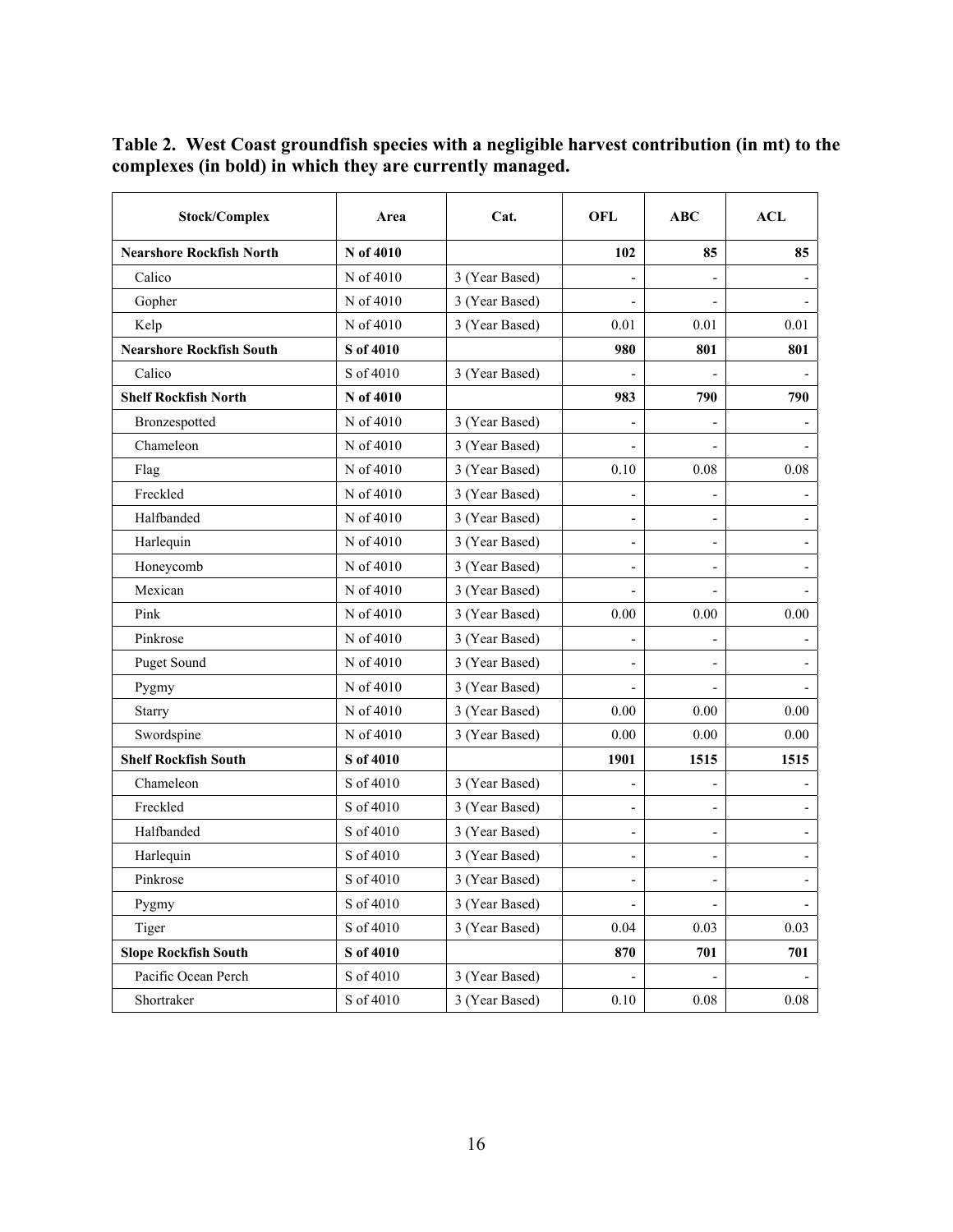## **Table 3. Total mortality of soupfin shark by West Coast fishing sector, 2007-2020.**

| <b>Fishing Sector</b>           | 2007  | 2008 | 2009 | 2010 | 2011 | 2012 | 2013 | 2014 | 2015  | 2016  | 2017  | 2018  | 2019  | 2020  |
|---------------------------------|-------|------|------|------|------|------|------|------|-------|-------|-------|-------|-------|-------|
| At-Sea Hake CP                  | 0.21  | 0.02 |      | 0.14 | 0.12 | 0.02 |      | 0.49 |       | 0.13  | 0.97  | 0.63  | 0.30  | 0.18  |
| At-Sea Hake MSCV                | 0.32  | 0.10 |      | 0.06 |      | 0.07 | 0.23 |      | 0.19  | 1.16  | 0.91  | 1.06  | 0.47  | 0.52  |
| California Recreational         | 0.43  | 0.50 | 2.10 | 2.73 | 0.32 | 0.92 | 1.31 |      |       |       |       |       |       |       |
| Combined LE & OA CA Halibut     |       |      |      | 0.34 |      |      |      |      |       |       |       |       |       |       |
| CS - Bottom and Midwater Trawl  |       |      |      |      | 0.43 |      |      |      |       |       |       |       |       |       |
| CS - Bottom Trawl               |       |      |      |      |      | 0.62 | 0.33 | 1.76 | 1.51  | 0.41  | 0.87  | 0.47  | 0.53  | 0.92  |
| CS - Hook & Line                |       |      |      |      | 0.00 |      | 0.00 |      | 0.06  |       |       |       |       |       |
| CS EM - Bottom Trawl            |       |      |      |      |      |      |      |      | 0.06  |       | 0.04  | 2.23  | 0.45  | 5.11  |
| Incidental                      | 16.47 | 6.97 | 3.52 | 1.83 | 1.97 | 0.86 | 0.24 | 0.55 | 0.87  | 3.22  | 4.69  | 6.05  | 6.57  | 9.16  |
| LE CA Halibut                   | 0.15  | 0.60 | 0.29 |      | 0.07 |      |      |      |       |       |       |       |       |       |
| LE Fixed Gear DTL - Hook & Line |       | 0.08 |      | 0.15 |      | 0.11 |      | 0.11 | 11.90 | 6.84  | 0.06  | 0.03  |       | 0.02  |
| LE Sablefish - Hook & Line      | 0.00  | 0.02 |      |      |      |      |      | 1.11 |       | 0.22  | 0.46  | 0.29  |       | 0.00  |
| Limited Entry Trawl             | 0.29  | 0.20 | 0.24 | 0.19 |      |      |      |      |       |       |       |       |       |       |
| Midwater Hake                   |       |      |      |      |      |      |      |      |       | 0.03  | 0.09  | 0.01  | 0.59  | 0.85  |
| Midwater Hake EM                |       |      |      |      |      |      |      |      | 0.08  | 0.64  | 0.45  | 0.76  |       |       |
| Midwater Rockfish               |       |      |      |      |      |      |      |      | 0.03  |       |       | 0.03  | 0.08  |       |
| Midwater Rockfish EM            |       |      |      |      |      |      |      |      |       |       | 0.02  | 0.02  |       | 0.14  |
| Nearshore                       | 0.09  | 0.24 | 0.38 | 0.32 | 0.05 | 0.22 | 0.78 | 0.63 | 1.68  | 1.31  | 0.81  | 0.85  | 2.49  | 4.43  |
| OA CA Halibut                   |       | 0.03 | 0.02 |      | 1.70 | 0.05 | 0.09 | 0.23 | 0.14  | 0.15  | 1.06  | 1.46  | 1.77  | 1.73  |
| OA Fixed Gear - Hook & Line     | 0.34  | 0.15 | 0.08 |      | 0.25 | 0.06 | 0.07 | 0.05 | 0.10  | 0.07  | 0.26  | 0.85  | 2.77  | 0.17  |
| OA Fixed Gear - Pot             |       |      |      |      |      |      |      | 0.05 |       | 0.07  |       |       |       |       |
| Oregon Recreational             |       | 0.00 |      | 0.01 | 0.01 |      |      | 0.01 |       | 0.01  | 0.02  | 0.01  |       | 0.01  |
| Pink Shrimp                     |       |      |      |      |      |      |      |      |       |       | 0.00  |       |       |       |
| Research                        |       |      | 2.57 | 0.12 | 3.71 | 1.64 | 1.30 | 0.01 | 3.81  | 0.55  | 1.00  | 0.64  | 0.11  |       |
| Ridgeback Prawn Trawl           |       |      |      |      |      | 0.01 |      |      |       | 0.01  | 0.05  |       |       |       |
| Sea Cucumber Trawl              |       |      |      |      |      |      | 0.04 |      |       |       |       |       |       |       |
| Shoreside Hake                  | 0.14  | 0.04 | 0.16 | 0.59 | 0.51 | 0.64 | 0.03 | 0.31 |       |       |       |       |       |       |
| Tribal At-Sea Hake              |       |      | 0.09 |      |      |      |      |      |       |       |       |       |       |       |
| <b>Tribal Shoreside</b>         |       |      |      |      |      |      |      |      |       |       | 0.02  |       |       |       |
| <b>Grand Total</b>              | 18.45 | 8.94 | 9.45 | 6.48 | 9.15 | 5.22 | 4.42 | 5.30 | 20.44 | 14.82 | 11.78 | 15.40 | 16.14 | 23.25 |